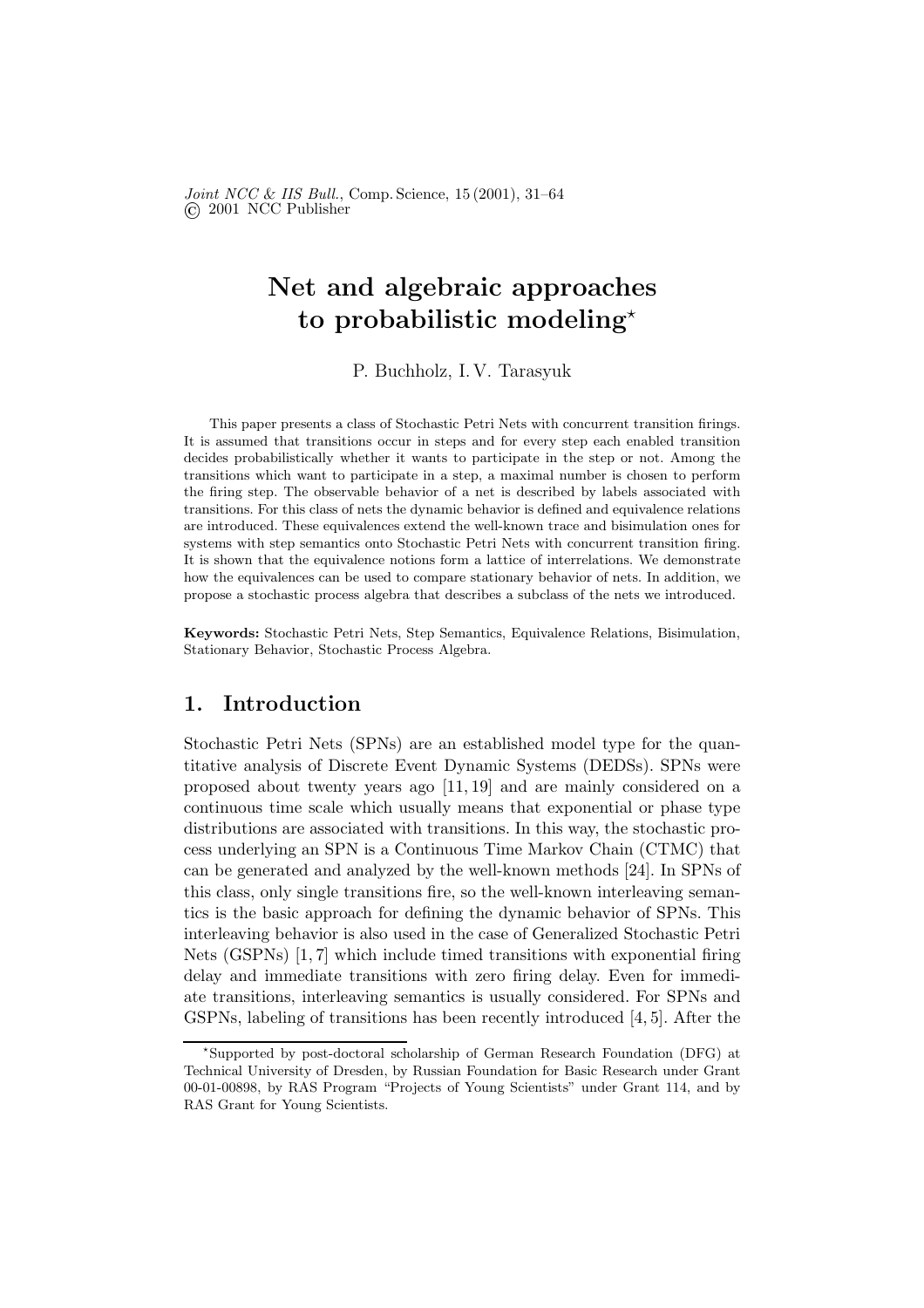definition of transition labeling, it is possible to define bisimulation equivalence for SPNs and GSPNs so that equivalent nets behave identically from the stochastic point of view. Details about the approach which introduces bisimulation for CTMCs with labeled transitions can be found in [3, 4, 13, 14].

Apart from continuous time distributions, discrete time distributions can also be assigned to transitions of Petri nets. Usually geometric distributions or mixtures of geometric distributions are used. The first approaches were published about 15 years ago [20], but more recent extensions of the basic class of nets with discrete time steps have also been proposed [27, 28]. To distinguish continuous and discrete time SPNs, we denote the former by CT-SPNs and the latter by DTSPNs. DTSPNs describe an underlying Discrete Time Markov Chain (DTMC). The major problem with this model class is that transitions fire concurrently, so that steps instead of interleavings are to be considered. This makes the interpretation and analysis of the model class more complex. For DTSPNs, labeling of transitions and an adequate definition of equivalence has not been introduced yet.

In this paper, we present an introduction of a new class of DTSPNs with labeled transitions. The dynamic behavior of this class of nets is characterized by steps instead of single transitions. The underlying stochastic process is still a DTMC, however, transitions of the DTMC describe sets of transitions that fire concurrently. Thus, commonly used notions defining bisimulation or trace equivalence of probabilistic processes [9, 18] are not adequate for this type of models.

Apart from SPNs, stochastic process algebras (SPAs) became very popular as a modeling framework in the recent years. Of particular interest is the relationship between SPNs and SPAs. In [8, 16], an Algebra of Finite nondeterministic Processes  $AFP_0$  was proposed. Its formulas specify a special subclass of Petri nets: Acyclic or A-nets (ANs). We propose a stochastic extension of this calculus: an algebra  $StAFP_0$  describing Stochastic A-nets (SANs). SANs are a subclass of DTSPNs. For a net equivalence (an isomorphism of net representations of algebraic formulas) we present a sound axiom system.

The outline of the rest of the paper is as follows. In Section 2, a new class of DTSPNs and the underlying stochastic process is introduced. Afterwards some examples are presented. Then, in Section 3, equivalence relations are defined for the presented class of nets, and interrelations between different equivalence relations are outlined. Section 4 briefly introduces the long run behavior of DTSPNs and describes which behavior is preserved by which equivalence relation. In Section 5, a Stochastic Algebra of Finite Processes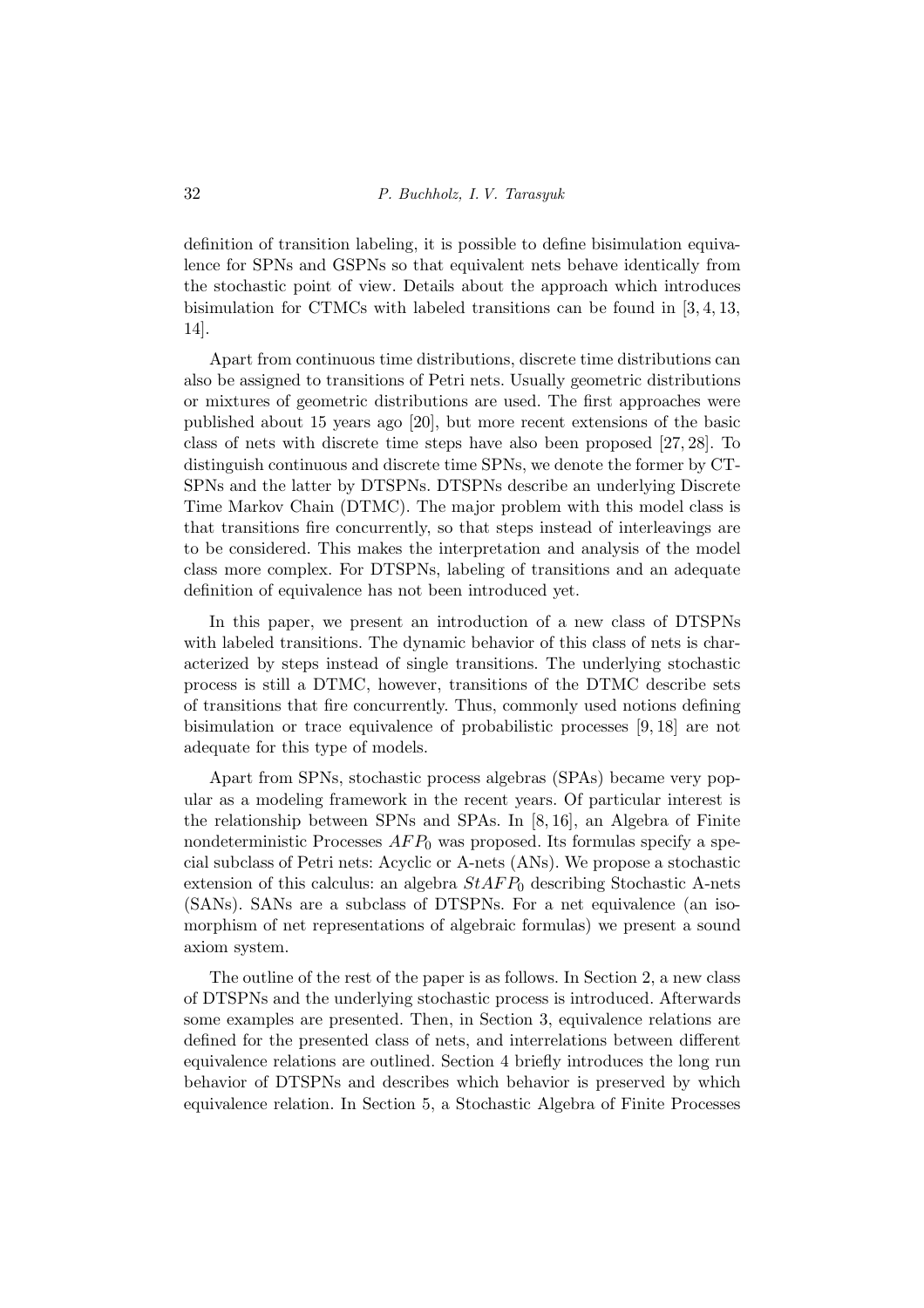$StAFP_0$  is proposed. In the concluding Section 6, we remind the main results of the paper and propose some directions of future research.

## 2. A class of discrete time stochastic Petri nets

In this section, we introduce the basic notions used throughout the paper and present several examples.

### 2.1. Formal definitions of the model and its behavior

DTSPNs which are the basic net class considered in this paper, are defined as follows.

#### Definition 1.

A DTSPN is a tuple  $N = (P, T, W, \Lambda, \Omega, L, M_{in}),$  where

- $P$  and  $T$  are finite sets of places and transitions, respectively, such that  $P \cup T \neq \emptyset$  and  $P \cap T = \emptyset$ ;
- $W : (P \times T) \cup (T \times P) \rightarrow \mathbb{N}$  is a function describing the *weights of* arcs between places and transitions and vice versa;
- $\Lambda: T \to I\!\!R^+$  is the transition weight function;
- $\Omega: T \to (0, 1]$  is the transition probability function;
- $L: T \to Act_\tau$  is the transition labeling function assigning labels from a finite set of visible actions Act or an invisible action  $\tau$  to transitions (i. e.,  $Act_{\tau} = Act \cup {\tau}$ );
- $M_{in}: P \to \mathbb{N}$  is the *initial marking*.

The initial marking  $M_{in}$  is a specific case of a marking which assigns natural numbers to places. The marking of the net is modified by firing transitions. A transition  $t \in T$  is enabled in a marking M if  $M(p) \geq W(p,t)$ for all  $p \in P$ . Let  $Ena(M)$  be the set (not a multiset) of all transitions that are enabled in a marking  $M$ . Firings of transitions are atomic operations, and transitions may fire concurrently. We assume that firings of transitions take place in steps. Since all transitions participating in a step should differ, we do not allow self-concurrency, i. e., firing of transitions concurrently to themselves.

A transition  $t \in Ena(M)$  tries to fire in the next step with probability  $\Omega(t)$ . Let  $U \subseteq Ena(M)$  be a set of transitions that try to fire in the next step. The probability that (all and only) the transitions from the set  $U$ decide to fire is given by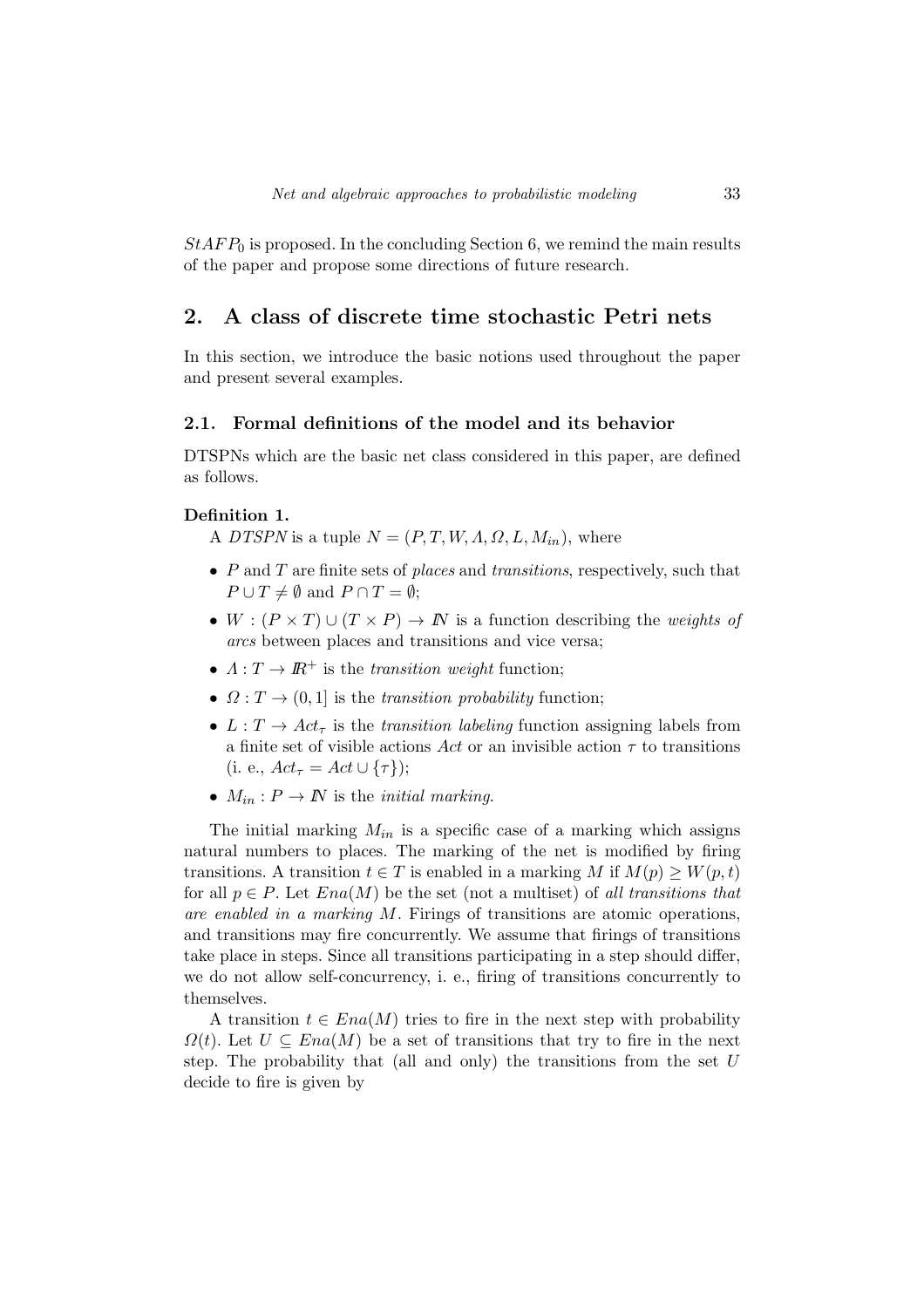34 P. Buchholz, I. V. Tarasyuk

$$
PF[U] = \prod_{t \in U} \Omega(t) \cdot \prod_{t \in Ena(M)\backslash U} (1 - \Omega(t)).
$$

Probability  $PF[\cdot]$  results from independent Bernoulli (binomial) trials of enabled transitions.

However, not necessarily the whole batch  $U$  can fire concurrently because transitions may be in conflict such that only a subset of  $U$  is able to fire. All transitions from a set U can fire if the following condition  $(*)$  holds:

$$
\forall p \in P : M(p) \ge \sum_{t \in U} W(p, t).
$$

If not all transitions from  $U$  can fire, then some maximal subset is chosen as shown below.

A set  $V \subseteq Ena(M)$  is a maximal fireable subset in a marking M if  $(*)$ holds for V and no more transitions from  $Ena(M) \setminus V$  can be added when the condition has to hold. By  $MaxFire(M)$  we denote the set of all maximal fireable subsets in a marking M.

Similarly, a set  $V \subseteq U$  is a maximal fireable subset of U in a marking M if  $(*)$  holds for V and no more transitions from  $U \setminus V$  can be added when the condition has to hold. By  $MaxFire(U, M)$  we denote the set of all maximal fireable subsets of U in a marking M.

We extend the weight function to the sets of transitions. If  $V \subseteq T$  then  $\Lambda(V) = \sum_{t \in V} \Lambda(t).$ 

If transitions from the set  $U$  try to fire, but cannot fire concurrently since (\*) does not hold, then one maximal fireable subset of transitions, i. e., one element from  $MaxFire(U, M)$ , is chosen. Subsets are chosen according to the normalized weights, i. e., weights  $\Lambda$  are essentially probabilistic means of solving the transition conflicts. Thus, a subset  $V \in MaxFire(U, M)$  is chosen with probability

$$
PC[V, U] = \Lambda(V) / \left( \sum_{W \in MaxFire(U, M)} \Lambda(W) \right).
$$

For  $V \subseteq U$  such that  $V \notin MaxFire(U, M)$  we define  $PC[V, U] = 0$ , since we intend to avoid consideration of conflicting enabled transitions or not maximal sets of them.

For each  $V \in MaxFire(M)$ , let  $SubEna(V, M)$  be the set of all subsets of  $Ena(M)$  that include V. The probability of firing of  $V \in MaxFire(M)$ is given by

$$
PT[V, M] = \sum_{U \in SubEna(V, M)} PF[U] \cdot PC[V, U].
$$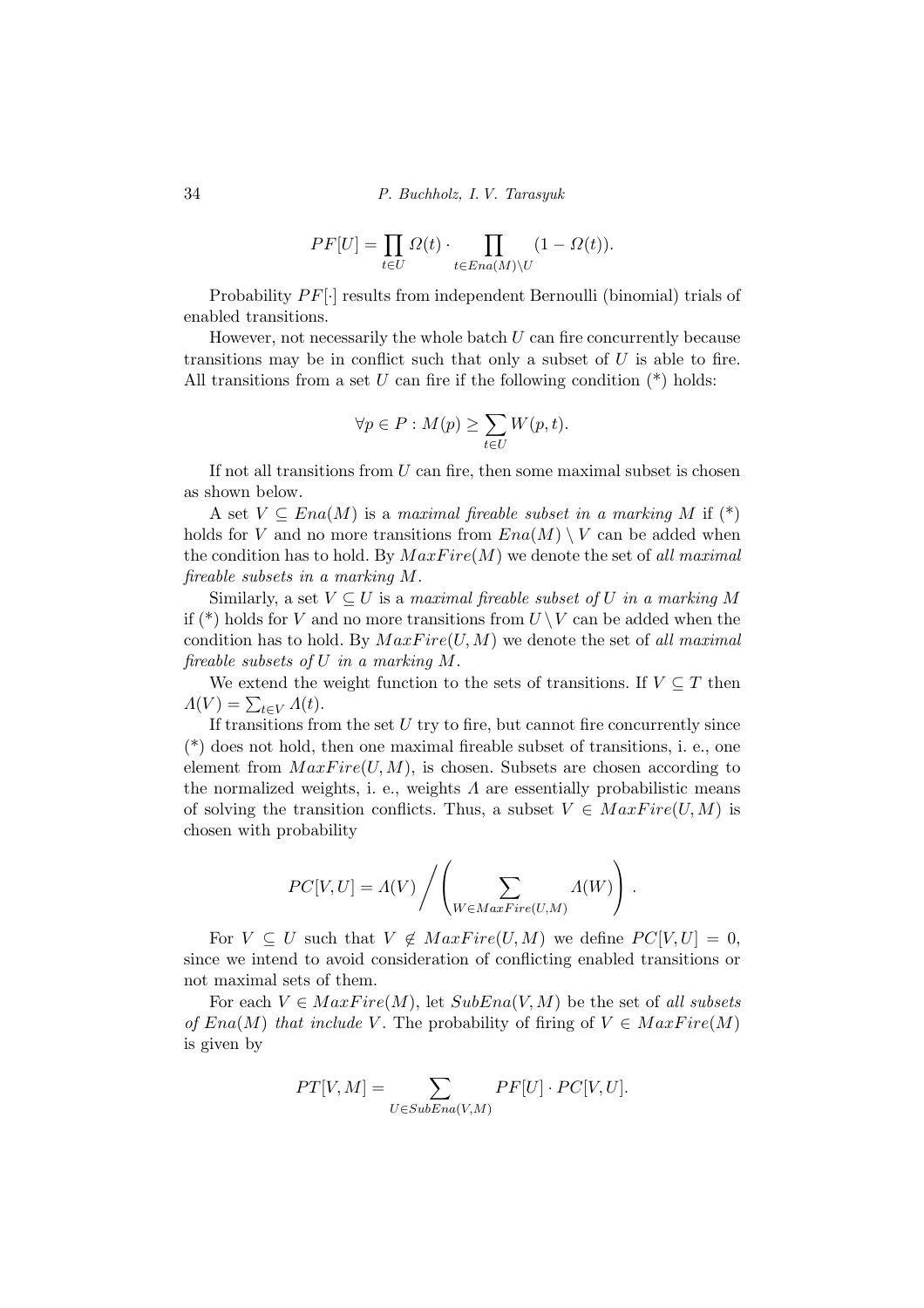If no transition wants to fire at the next step, then  $U = \emptyset = V$ ,  $PC[\emptyset, \emptyset] = 1$  and

$$
PT[\emptyset, M] = PF[\emptyset] = \prod_{t \in Ena(M)} (1 - \Omega(t)).
$$

The sets of enabled transitions that do not belong to  $MaxFire(M)$  cannot fire concurrently in a marking  $M$  or they are not maximal and thus are of zero probability.

Note that  $PF[\cdot]$  defines a probability distribution over subsets of  $Ena(M)$ .  $PC[\cdot,\cdot]$  defines a conditional probability distribution over sets from  $MaxFire(U, M)$ .

We have not considered the labeling of transitions yet. The idea of labeling is that transitions receive the same label if they are indistinguishable for an external observer. We assume that the set of labels  $Act_{\tau}$  contains a specific label  $\tau$  that is not visible. Thus, transitions labeled with  $\tau$  cannot be observed and called invisible.

Denote a set of all finite multisets over a set X by  $\mathcal{M}(X)$ .

We define the *visible labeling* function  $VisL$  on the sets of transitions which associates the multisets of visible actions with them (note that we use summation instead of union, since we consider multisets). If  $V \subseteq T$  then

$$
VisL(V) = \sum_{(t \in V) \land (L(t) \neq \tau)} L(t).
$$

Let  $A \in \mathcal{M}(Act)$ , i. e., A is a multiset of visible transition labels. Then

$$
Trans(A) = \{ V \subseteq T \mid VisL(V) = A \}
$$

is the set of all subsets of transitions which are labeled with A. The probability of observing  $A$  in a marking  $M$  is then given by

$$
PL[A, M] = \sum_{V \in Trans(A) \cap MaxFire(M)} PT[V, M].
$$

Firing of sets of transitions yields a successor marking. If  $V$  fires in  $M$ , then the successor marking  $M$  is defined as

$$
\widetilde{M}(p) = M(p) - \sum_{t \in V} W(p, t) + \sum_{t \in V} W(t, p).
$$

Let  $V$  be a set of transitions which can fire concurrently in a marking M, the resulting marking be  $\widetilde{M}$ , and  $\mathcal{P} = PT[V, M]$ . We use the shortened notation  $M \xrightarrow{V} \widetilde{M}$  for such a firing step. We will write  $M \xrightarrow{V} \widetilde{M}$  if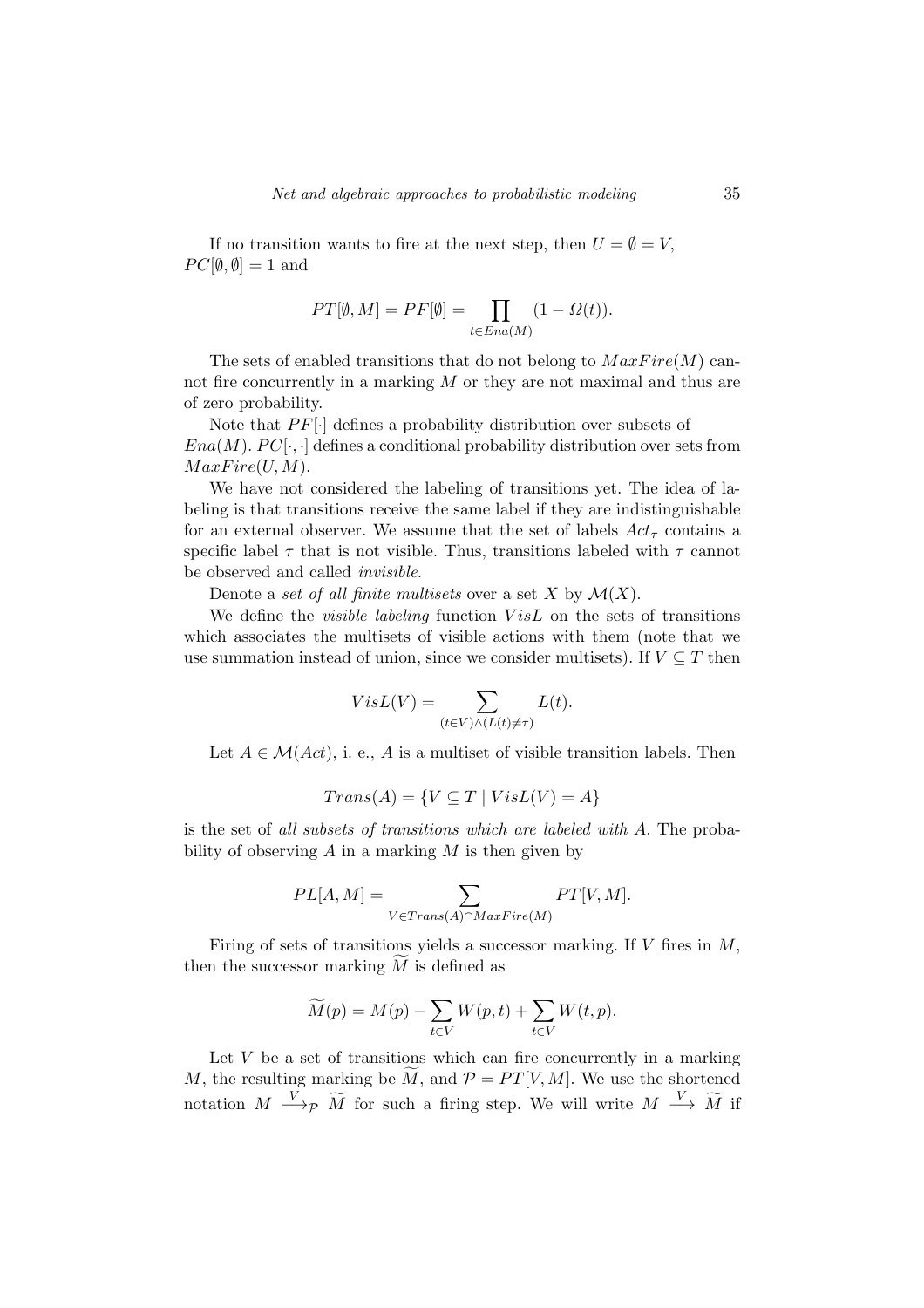$M \longrightarrow_{\mathcal{P}} \widetilde{M}$  for some  $\mathcal{P} > 0$ . For a one-element set of transitions  $V = \{t\},$ we write  $M \stackrel{t}{\longrightarrow} \widetilde{M}$  and  $M \stackrel{t}{\longrightarrow} \widetilde{M}$ .

By considering only the labels and not the concrete transitions, we obtain steps described by multisets of transition labels. Thus,  $M \stackrel{A}{\longrightarrow}{}_{\mathcal{P}} \widetilde{M}$  describes a step that starts in a marking  $M$ , performs transitions labeled with  $A$  and ends in  $\widetilde{M}$ . The probability of the step  $\mathcal{P} = PS[A, M, M]$  is

$$
PS[A, M, \widetilde{M}] = \sum_{\{V \in Trans(A) | M \xrightarrow{V} \mathcal{Q} \widetilde{M}\}} Q.
$$

We will write  $M \stackrel{A}{\longrightarrow} \widetilde{M}$  if  $M \stackrel{A}{\longrightarrow} p \widetilde{M}$  for some  $P > 0$ . For a one-element multiset of actions  $A = \{a\}$ , we write  $M \stackrel{a}{\longrightarrow} \widetilde{M}$  and  $M \stackrel{a}{\longrightarrow} \widetilde{M}$ .

**Definition 2.** For a DTSPN  $N$  we define

- The reachability set  $RS(N)$  as the minimal set of markings with the following conditions:
	- $M_{in} \in RS(N);$
	- − if  $M \in RS(N)$  and  $M \stackrel{A}{\longrightarrow} p \widetilde{M}$  for  $P > 0$ , then  $\widetilde{M} \in RS(N)$ .
- The reachability graph  $RG(N)$  as a directed labeled graph with a set of nodes  $RS(N)$  and an arc labeled with A, P between nodes M and  $\widetilde{M}$  whenever  $M \stackrel{A}{\longrightarrow} \widetilde{p} \widetilde{M}$  holds.
- The underlying *Discrete Time Markov Chain (DTMC)*  $DT(N)$  with a state space  $RS(N)$  and a transition  $M \longrightarrow_{\mathcal{P}} M$  whenever at least one arc between M and M exists in  $RG(N)$ . In this case, the probability  $\mathcal{P} = PS[M, M]$  is computed as

$$
PS[M, \widetilde{M}] = \sum_{A \in \mathcal{M}(Act)} PS[A, M, \widetilde{M}].
$$

The previous definition proposes the set of reachable markings, the corresponding reachability graph which preserves transition labels and probabilities and the underlying Discrete Time Markov Chain. Note that the reachability graph may include arcs with non-zero probability connecting different states such that the arcs correspond to the empty multisets. In this case, a marking is modified by firing some transition labeled with  $\tau$ . It depends on the semantics of system dynamics or, better, on the underlying timing of the net whether an external observer can notice such a step or not. If we assume that time is slotted in such a way that an observer knows when a step takes place, then (s)he obviously notices that nothing happened,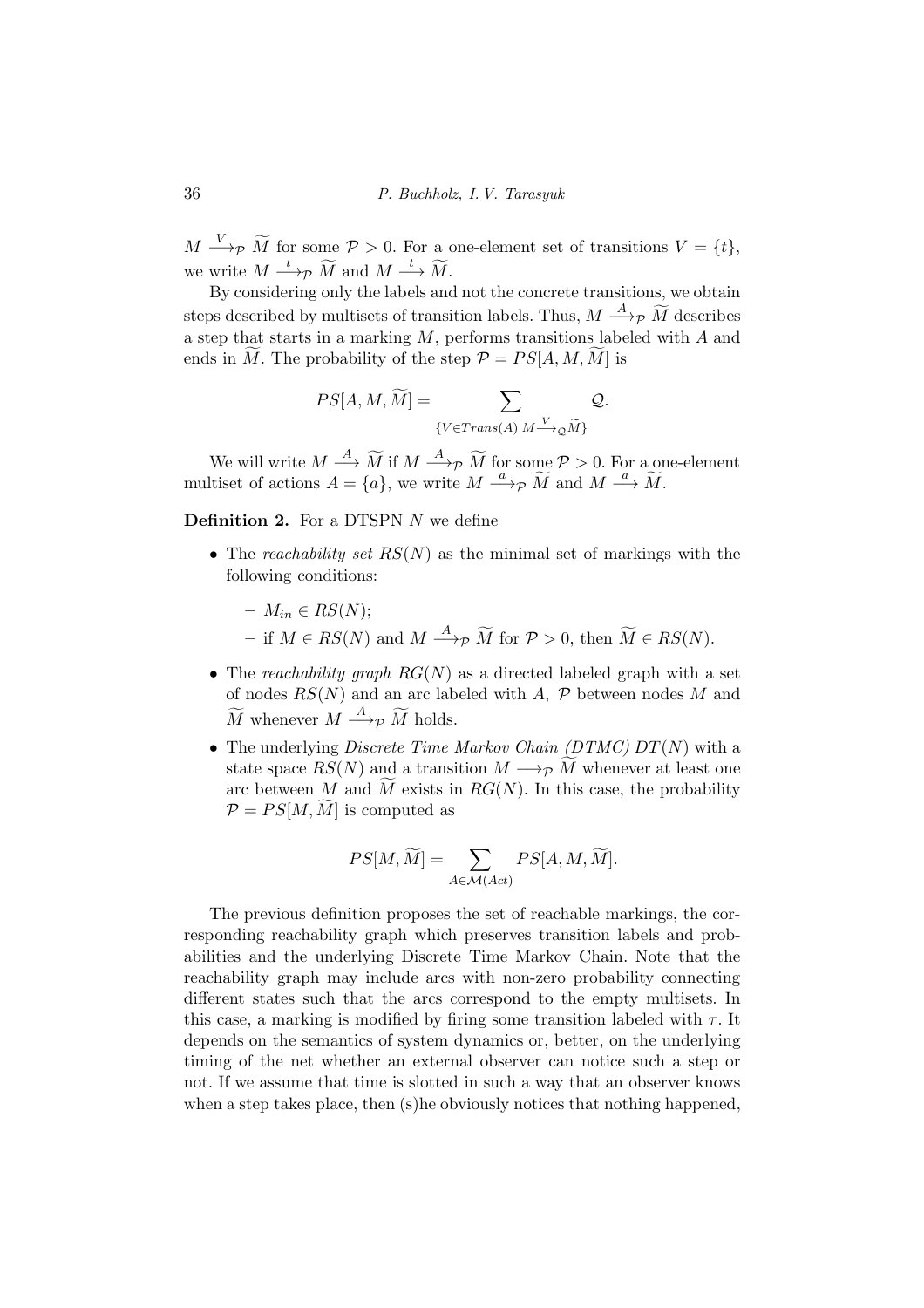which means that an invisible step labeled with  $\emptyset$  took place. However, if no such timing model exists, an observer cannot distinguish the situations that nothing happens or that an invisible step happened, i. e., an external observer who can only see visible transitions labeled with some action from Act. At the level of the DTMC, transition steps can no longer be distinguished, and we observe the stochastic process as a usual one for discrete time models like SPNs in discrete time [20, 27, 28]. Note that this DTMC with labeled transitions is different from probabilistic processes defined for probabilistic automata models like [15] where we have a labeling with sets of labels but no concurrently occuring transitions.

If we assume that an observer does not know when a step takes place, (s)he cannot see firing of a set of invisible transitions resulting in an empty multiset of transition labels. This behavior can be described by transforming the reachability graph by skipping unobservable transitions. This is the major viewpoint we take in this paper, but the following definitions of equivalences also hold for the case where all steps are observable. In the latter case, the following transformation of the reachability graph are not performed and equivalences are defined on  $RG(N)$ . The approach of transforming  $RG(N)$ by skipping invisible transitions is similar to building the observational graph in untimed models [10].

An internal step  $M \stackrel{\emptyset}{\longrightarrow} \widetilde{M}$  with  $\mathcal{P} > 0$  takes place when  $\widetilde{M}$  is reachable from  $M$  by firing of a set of invisible transitions or if no transition fires (in this case,  $M = \overline{M}$ ). We use the following recursive definition of invisible transition probabilities:

$$
PS^k[\emptyset, M, \widetilde{M}] = \begin{cases} \sum_{\overline{M} \in RS(N)} PS^{k-1}[\emptyset, M, \overline{M}] \cdot PS[\emptyset, \overline{M}, \widetilde{M}], & \text{if } k \ge 1; \\ 1, & \text{if } k = 0 \text{ and } M = \widetilde{M}; \\ 0, & \text{otherwise.} \end{cases}
$$

 $PS^k[\emptyset, M, \widetilde{M}]$  describes the probability of reaching  $\widetilde{M}$  from M by k internal steps. We define

$$
PS^*[\emptyset,M,\widetilde{M}]=\sum_{k=0}^\infty PS^k[\emptyset,M,\widetilde{M}]
$$

which is the probability of reaching  $\widetilde{M}$  from M by internal steps and

$$
PS^*[A,M,\widetilde{M}] = \sum_{\overline{M} \in RS(N)} PS^*[\emptyset,M,\overline{M}] \cdot PS[A,\overline{M},\widetilde{M}]
$$

which is the probability of reaching  $\widetilde{M}$  from M by internal steps followed by an observable step A.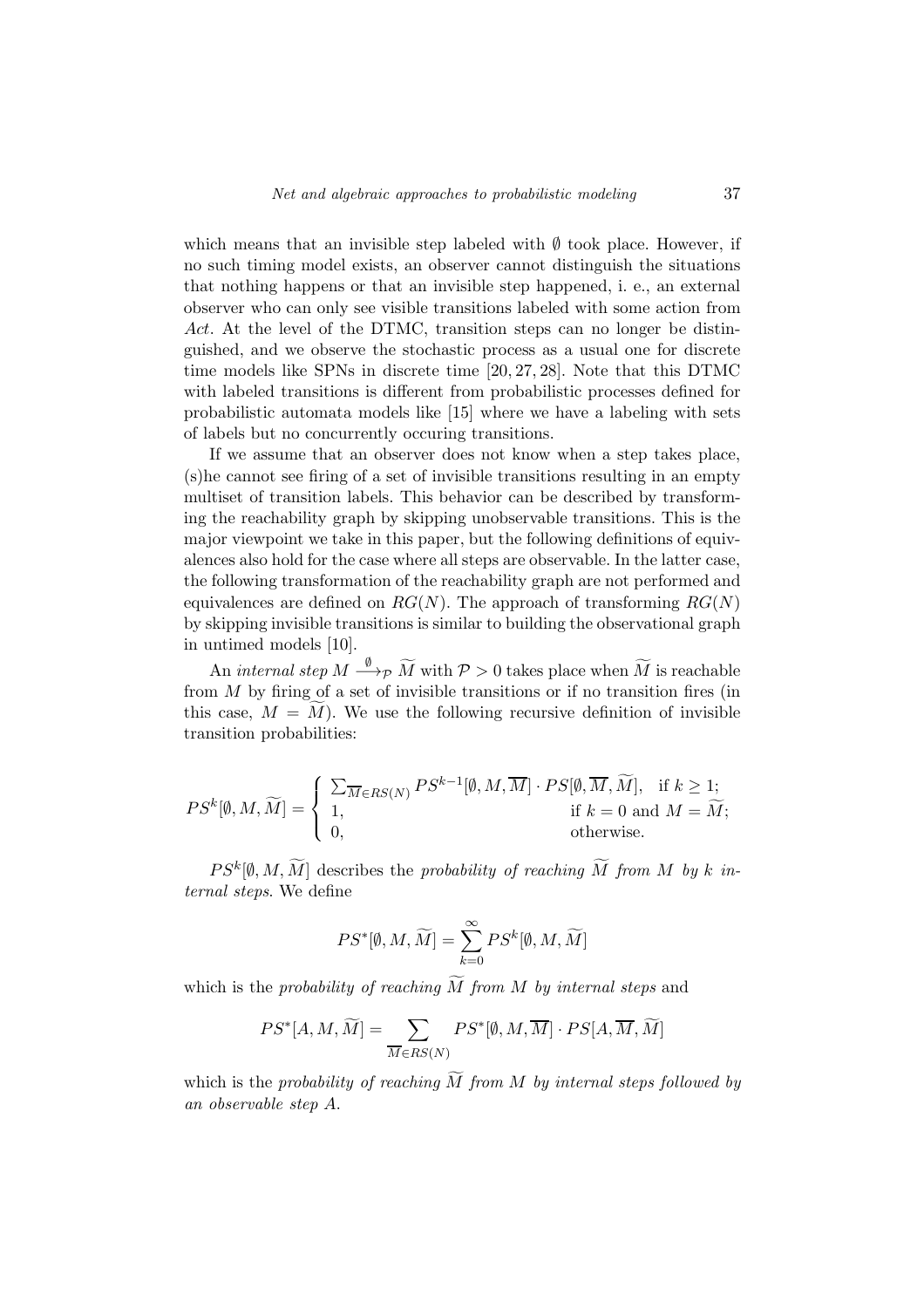We can define a new transition system with the transition relation  $M \stackrel{A}{\longrightarrow} {}_{\mathcal{P}} \widetilde{M}$ , where  $\mathcal{P} = PS^*[A, M, \widetilde{M}]$  and  $A \neq \emptyset$ .

We will write  $M \stackrel{A}{\longrightarrow} \widetilde{M}$  if  $M \stackrel{A}{\longrightarrow} p \widetilde{M}$  for some  $P > 0$ . For a one-element multiset of actions  $A = \{a\}$  we write  $M \stackrel{a}{\longrightarrow} \widetilde{M}$  and  $M \stackrel{a}{\longrightarrow} \widetilde{M}$ .

We denote by  $RS^*(N)$  and  $RG^*(N)$  the *observable reachability set* and graph, respectively. Note that  $RS(N) \neq RS^*(N)$ , whenever there exist markings entered by invisible steps only (see also the examples given below).  $RG^*(N)$  describes the viewpoint of a person who observes steps only if they include visible transitions.

We decided intentionally to consider only the sequences of internal steps followed by an observable step. Alternatively, we could consider an observable step followed by internal steps or an observable step preceded and succeeded by internal steps. In both cases our sequence ends with internal steps, which means that an observable reachability set (and graph) has to contain all the intermediate states which we go through while the suffix of internal steps occur. To avoid this complex description, we consider sequences ending with visible transitions.

We define an *embedded DTMC DT*<sup>\*</sup>(N) with a state space  $RS^*(N)$  and transition probabilities

$$
PS^*[M, \widetilde{M}] = \sum_{A \in \mathcal{M}(Act) \backslash \emptyset} PS^*[A, M, \widetilde{M}].
$$

A trap is a loop of invisible transitions starting and ending in some marking M which occurs with probability 1. If  $RG(N)$  contains a trap, then the net sticks in a sequence of invisible transitions which cannot be left. The sum in the definition of  $PS^*[\emptyset, M, \widetilde{M}]$  is finite as long as no traps exist which will be assumed in the sequel. In such a case, the definition of  $PS^*[0, M, \widetilde{M}]$ makes sense and  $PS^*[A, M, \widetilde{M}]$  defines a probability distribution, i. e.,

$$
\sum_{A \in \mathcal{M}(Act)\backslash \emptyset} \sum_{\widetilde{M} \in RS^*(N)} PS^*[A, M, \widetilde{M}] = 1.
$$

The result follows from the standard results on absorbing Markov chains [17].

Following the terminology of [12], we have introduced a generative model. However, in contrast to other stochastic models [9, 12, 18] which are based on some form of stochastic automata where only single events occur, we consider here the concurrent execution of different transitions. This is a very natural view for Petri nets which allow distributed state descriptions and parallel executions of transitions.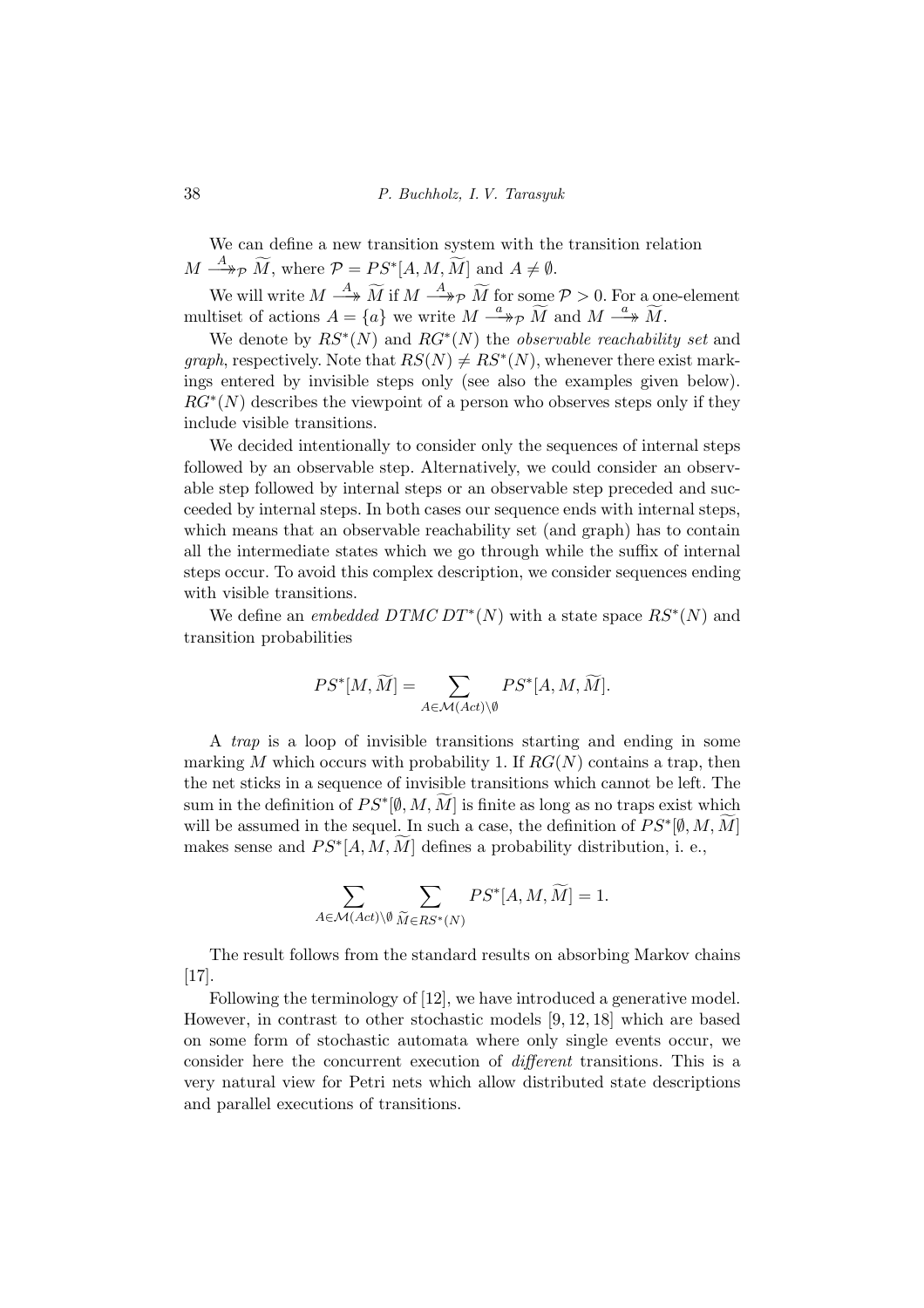

Figure 1. The first example: a net and the corresponding reachability graphs

#### 2.2. Examples of DTSPNs

The first example is shown in Figure 1. It describes a simple net with two observable transitions  $t_1$  (labeled by a),  $t_2$  (labeled by b) and one  $\tau$ -labeled transition  $t_3$ . The reachability graph  $RG(N)$  and the observable reachability graph  $RG^*(N)$  are also depicted in the figure. To define probabilities, we use the following numbering of markings: 1. (110), 2. (011), 3. (101), 4. (002). The values  $q_{ij}$  and  $r_{ij}$  are probabilities which receive the values shown below. The weights of transitions are not relevant in this example, because the net contains no conflict. For convenience we use the following notation:

$$
\overline{\Omega}(t_i) = 1 - \Omega(t_i) \ (1 \le i \le 3).
$$

Now we present the probabilities  $q_{ij} (1 \leq i, j \leq 4)$ :

$$
q_{11} = \overline{\Omega}(t_1) \cdot \overline{\Omega}(t_2) \quad q_{12} = \Omega(t_1) \cdot \overline{\Omega}(t_2) \quad q_{13} = \overline{\Omega}(t_1) \cdot \Omega(t_2)
$$
  
\n
$$
q_{14} = \Omega(t_1) \cdot \Omega(t_2) \quad q_{22} = \overline{\Omega}(t_2) \quad q_{24} = \Omega(t_2)
$$
  
\n
$$
q_{33} = \overline{\Omega}(t_1) \quad q_{34} = \Omega(t_1) \quad q_{41} = \Omega(t_3)
$$
  
\n
$$
q_{44} = \overline{\Omega}(t_3)
$$

For the definition of  $r_{kl}$   $(1 \leq k, l \leq 4)$ , the values  $q_{ij}$  defined above are used:

$$
r_{12} = r_{42} = \frac{q_{12}}{1 - q_{11}} \quad r_{13} = r_{43} = \frac{q_{13}}{1 - q_{11}} \quad r_{14} = r_{44} = \frac{q_{14}}{1 - (1 - q_{11})} = \frac{q_{14}}{q_{11}}
$$

$$
r_{24} = 1 \qquad r_{34} = 1
$$

The second example is shown in Figure 2. It describes a net with two observable transitions  $t_1$  (labeled by a),  $t_2$  (labeled by b) and two  $\tau$ -labeled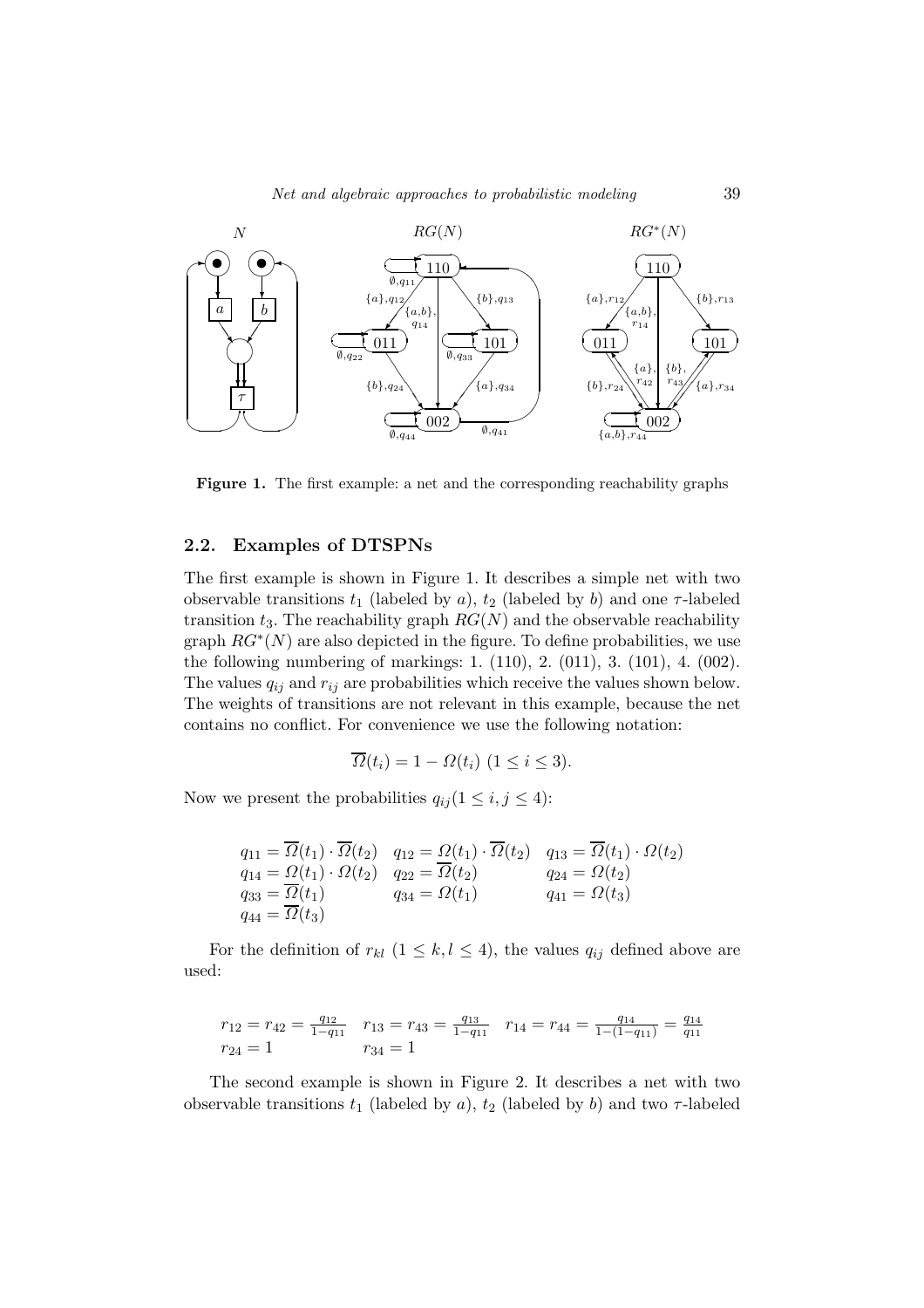transitions  $t_3$  and  $t_4$ . To avoid an overloading of notations, if two arcs with different labels exist in  $RG(N)$  or  $RG^*(N)$ , then only one arc is shown, and both labels are printed beneath the arc (i. e.,  $\{a\}$ ,  $\{b\}$  describes that one arc labeled with  $\{a\}$  and one arc  $\{b\}$  are present). To define probabilities, we use the following numbering of markings: 1. (110), 2. (011), 3. (101), 4. (002), 5. (020) and 6. (200). Observe that  $RS^*(N)$  contains only the markings 1–4. Markings 5 and 6 are not reachable, i. e., after an observable event, the net cannot be in one of these markings. We use the notation  $q_{ij}^A$  for the probability of the transition in  $RG(N)$  between i and j which is labeled with the set A (for one-element multisets like  $A = \{a\}$ , we will omit the curly braces). If only one transition between  $i$  and  $j$  exists, then the label  $A$  is suppressed. Similarly  $r_{ij}^A$  is used for transition probabilities in  $RG^*(N)$ . To present the probabilities, we use the abbreviations

$$
A_{34} = \frac{A(t_3)}{A(t_3) + A(t_4)} \text{ and } A_{43} = \frac{A(t_4)}{A(t_3) + A(t_4)}.
$$

Thus, we obtain the probabilities  $q_{ij}^A$   $(1 \le i, j \le 6)$ :

$$
q_{11} = \overline{\Omega}(t_1) \cdot \overline{\Omega}(t_2)
$$
  
\n
$$
q_{12} = \Omega(t_1) \cdot \overline{\Omega}(t_2)
$$
  
\n
$$
q_{13} = \overline{\Omega}(t_1) \cdot \Omega(t_2)
$$
  
\n
$$
q_{14} = \Omega(t_1) \cdot \Omega(t_2)
$$
  
\n
$$
q_{21} = \overline{\Omega}(t_2) \cdot \Omega(t_3) \cdot (\Lambda_{34} \cdot \Omega(t_4) + \overline{\Omega}(t_4))
$$
  
\n
$$
q_{22}^0 = \overline{\Omega}(t_2) \cdot \overline{\Omega}(t_3) \cdot \overline{\Omega}(t_4)
$$
  
\n
$$
q_{22}^b = \Omega(t_2) \cdot \Omega(t_4) \cdot (\Lambda_{43} \cdot \Omega(t_3) + \overline{\Omega}(t_3))
$$
  
\n
$$
q_{23} = \Omega(t_2) \cdot \Omega(t_3) \cdot (\Lambda_{34} \cdot \Omega(t_4) + \overline{\Omega}(t_4))
$$
  
\n
$$
q_{24} = \Omega(t_2) \cdot \overline{\Omega}(t_3) \cdot \overline{\Omega}(t_4)
$$
  
\n
$$
q_{25} = \overline{\Omega}(t_2) \cdot \Omega(t_4) \cdot (\Lambda_{43} \cdot \Omega(t_3) + \overline{\Omega}(t_3))
$$
  
\n
$$
q_{31} = \overline{\Omega}(t_1) \cdot \Omega(t_4) \cdot (\Lambda_{43} \cdot \Omega(t_3) + \overline{\Omega}(t_3))
$$
  
\n
$$
q_{32} = \Omega(t_1) \cdot \overline{\Omega}(t_4) \cdot (\Lambda_{43} \cdot \Omega(t_3) + \overline{\Omega}(t_3))
$$
  
\n
$$
q_{33}^0 = \overline{\Omega}(t_1) \cdot \overline{\Omega}(t_3) \cdot \overline{\Omega}(t_4)
$$
  
\n
$$
q_{34}^s = \Omega(t_1) \cdot \overline{\Omega}(t_3) \cdot \overline{\Omega}(t_4)
$$
  
\n
$$
q_{35} = \overline{\Omega}(t_1) \cdot \overline{\Omega}(t_3) \cdot \overline{\Omega}(t_4)
$$
  
\n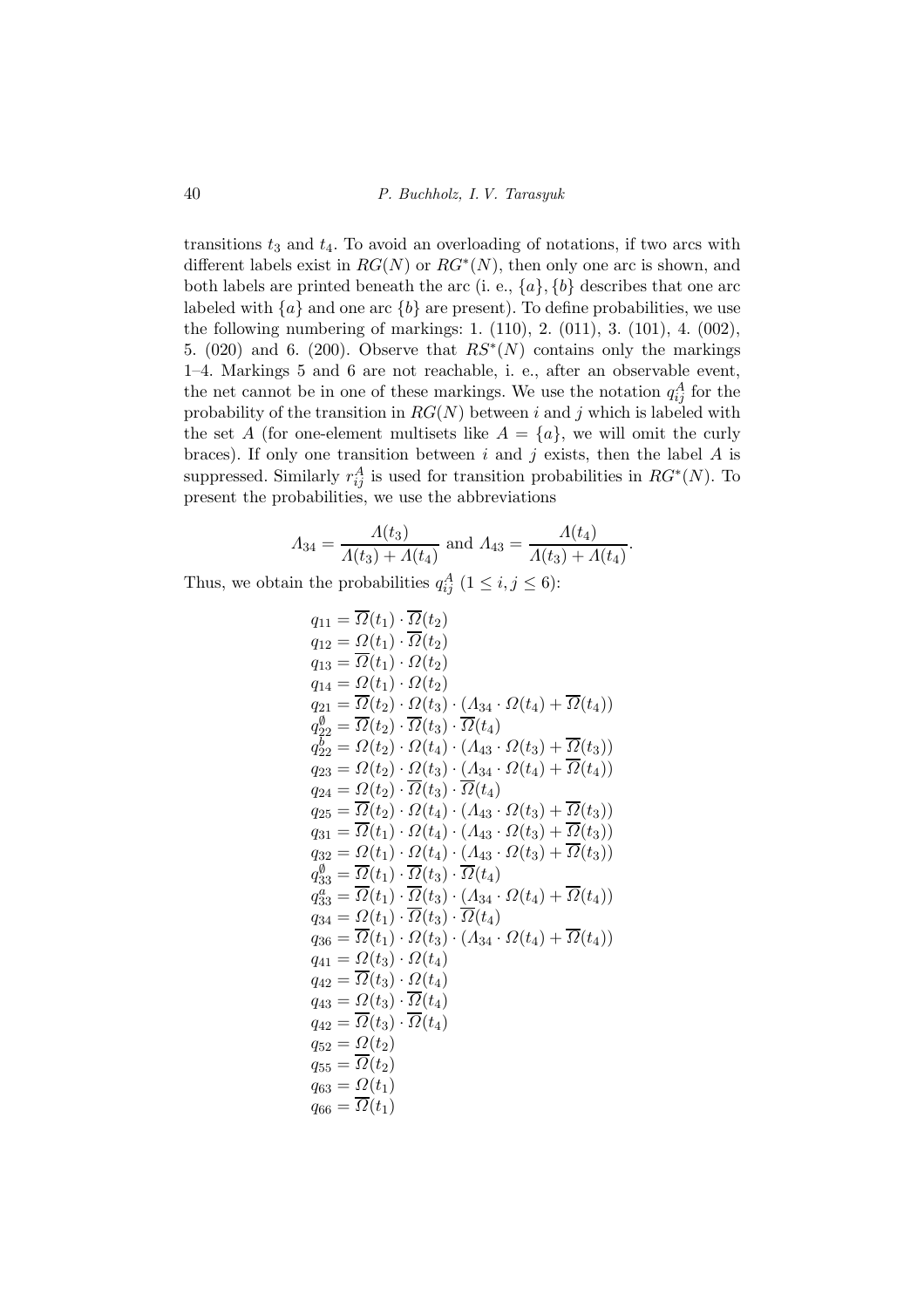

Figure 2. The second example: a net and the corresponding reachability graphs

For the definition of probabilities  $r_{kl}^A$   $(1 \leq k, l \leq 4)$ , we use the probabilities  $q_{ij}^A$ :

$$
\begin{array}{llll}\nr_{12} = q_{12}/(1 - q_{11}) & r_{13} = q_{13}/(1 - q_{11}) \\
r_{14} = q_{14}/(1 - q_{11}) & r_{22}^2 = q_{21} \cdot r_{12}/(1 - q_{22}^0) \\
r_{22}^b = (q_{22}^b + q_{25})/(1 - q_{22}^0) & r_{23} = (q_{23} + q_{21} \cdot r_{13})/(1 - q_{22}^0) \\
r_{24}^b = q_{24}/(1 - q_{22}^0) & r_{24}^{\{a,b\}} = q_{21} \cdot r_{14}/(1 - q_{22}^0) \\
r_{32}^b = (q_{32} + q_{31} \cdot r_{12})/(1 - q_{33}^0) & r_{33}^a = (q_{33}^a + q_{36})/(1 - q_{33}^0) \\
r_{34}^{\{a,b\}} = q_{31} \cdot r_{13}/(1 - q_{33}^0) & r_{34}^a = q_{34}/(1 - q_{33}^0) \\
r_{34}^{\{a,b\}} = q_{31} \cdot r_{14}/(1 - q_{33}^0) & r_{42}^a = (q_{41} \cdot r_{12} + q_{43} \cdot r_{32})/(1 - q_{44}) \\
r_{42}^b = q_{42} \cdot r_{22}^b/(1 - q_{44}) & r_{43}^a = q_{43} \cdot r_{33}^a/(1 - q_{44}) \\
r_{43}^b = (q_{41} \cdot r_{13} + q_{42} \cdot r_{23})/(1 - q_{44}) & r_{44}^{\{a,b\}} = q_{41} \cdot r_{14}^{\{a,b\}}/(1 - q_{44}) \\
r_{44}^b = q_{42} \cdot r_{24}^b/(1 - q_{44}) & r_{44}^{\{a,b\}} = q_{41} \cdot r_{14}^{\{a,b\}}/(1 - q_{44})\n\end{array}
$$

## 3. Equivalence relations for DTSPNs

Different equivalences have been proposed in the context of Petri nets [23, 25]. Furthermore, relations have been defined for probabilistic systems [9, 18]. However, in the probabilistic case, some sort of probabilistic interleaving is usually assumed so that only single transitions occur and not the sets of transitions. A widely used class of equivalence relations which have been defined in different settings are trace and bisimulation equivalences. Consequently, we propose the corresponding notions for DTSPNs.

#### 3.1. Trace equivalences

Trace equivalences are the simplest ones. In the trace semantics, behavior of a system is associated with the set of all possible sequences of activities,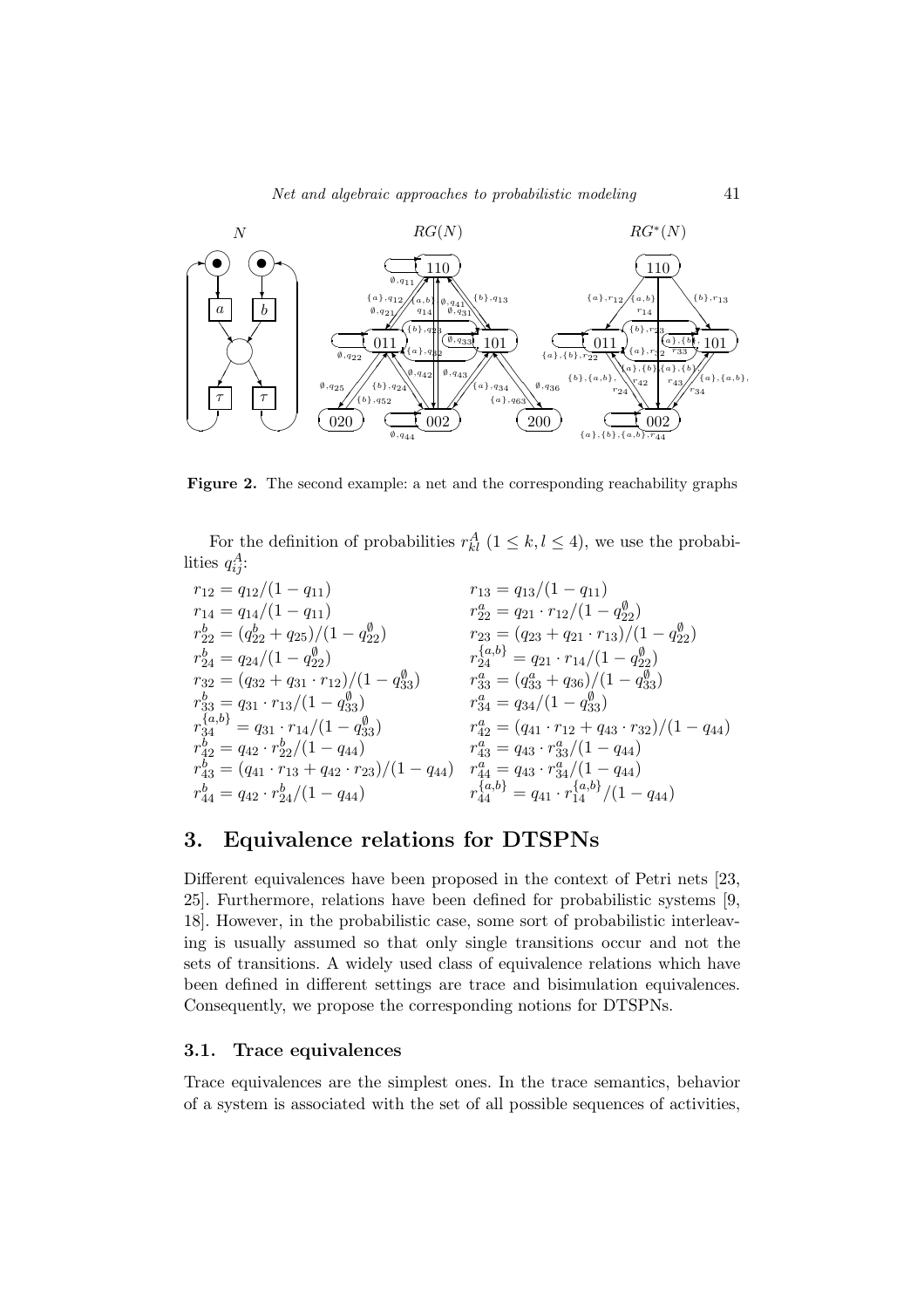i. e., protocols of work or computations. Thus, the points of choice of an external observer between several extensions of a particular computation are not taken into account.

Let us introduce the formal definitions of trace relations. These notions resemble those of trace relations for standard Petri nets from [25], but additionally have to take into account the probabilities of occurrences of sequences of (multisets of) actions. For this reason we have to collect probabilities of happening (multisets of) actions along all possible paths which correspond to our sequence in the observable reachability graphs  $RG^*(N)$ and  $RG^*(N')$  of two nets N and N' which are compared. Since we have already abstracted from particular transitions in such graphs, paths differ only in markings belonging to them. Thus, we should calculate a sum of probabilities for all paths according to a sequence of transition labels which differ at least in one marking.

**Definition 3.** An *interleaving trace* of a DTSPN N is a pair  $(\sigma, \mathcal{P})$ , where  $\sigma = a_1 \cdots a_n \in Act^*$  and

$$
\mathcal{P} = \sum_{\{M_1,\ldots,M_n \mid M_{in} \stackrel{a_1}{\longrightarrow} p_1 M_1 \stackrel{a_2}{\longrightarrow} p_2 \ldots \stackrel{a_n}{\longrightarrow} p_n M_n\}} \prod_{i=1}^n \mathcal{P}_i.
$$

We denote a set of all interleaving traces of a DTSPN N by  $IntTraces(N)$ . Two DTSPNs  $N$  and  $N'$  are *interleaving trace equivalent*, denoted by  $N \equiv_i N'$ , if

$$
IntTraces(N) = IntTraces(N').
$$

**Definition 4.** A step trace of a DTSPN N is a pair  $(\Sigma, \mathcal{P})$ , where  $\Sigma =$  $A_1 \cdots A_n \in \mathcal{M}(Act)^*$  and

$$
\mathcal{P}=\sum_{\{M_1,\ldots,M_n|M_{in}\overset{A_1}{\longrightarrow}_{\mathcal{P}_1}M_1\overset{A_2}{\longrightarrow}_{\mathcal{P}_2}\ldots\overset{A_n}{\longrightarrow}_{\mathcal{P}_n}M_n\}}\prod_{i=1}^n\mathcal{P}_i.
$$

We denote a set of all step traces of a DTSPN  $N$  by  $StepTrace(N)$ . Two DTSPNs N and N' are step trace equivalent, denoted by  $N \equiv_s N'$ , if

$$
StepTraces(N) = StepTraces(N').
$$

#### 3.2. Bisimulation equivalences

Bisimulation equivalences completely respect points of choice of an external observer in the behavior of a modeled system, unlike the trace equivalences.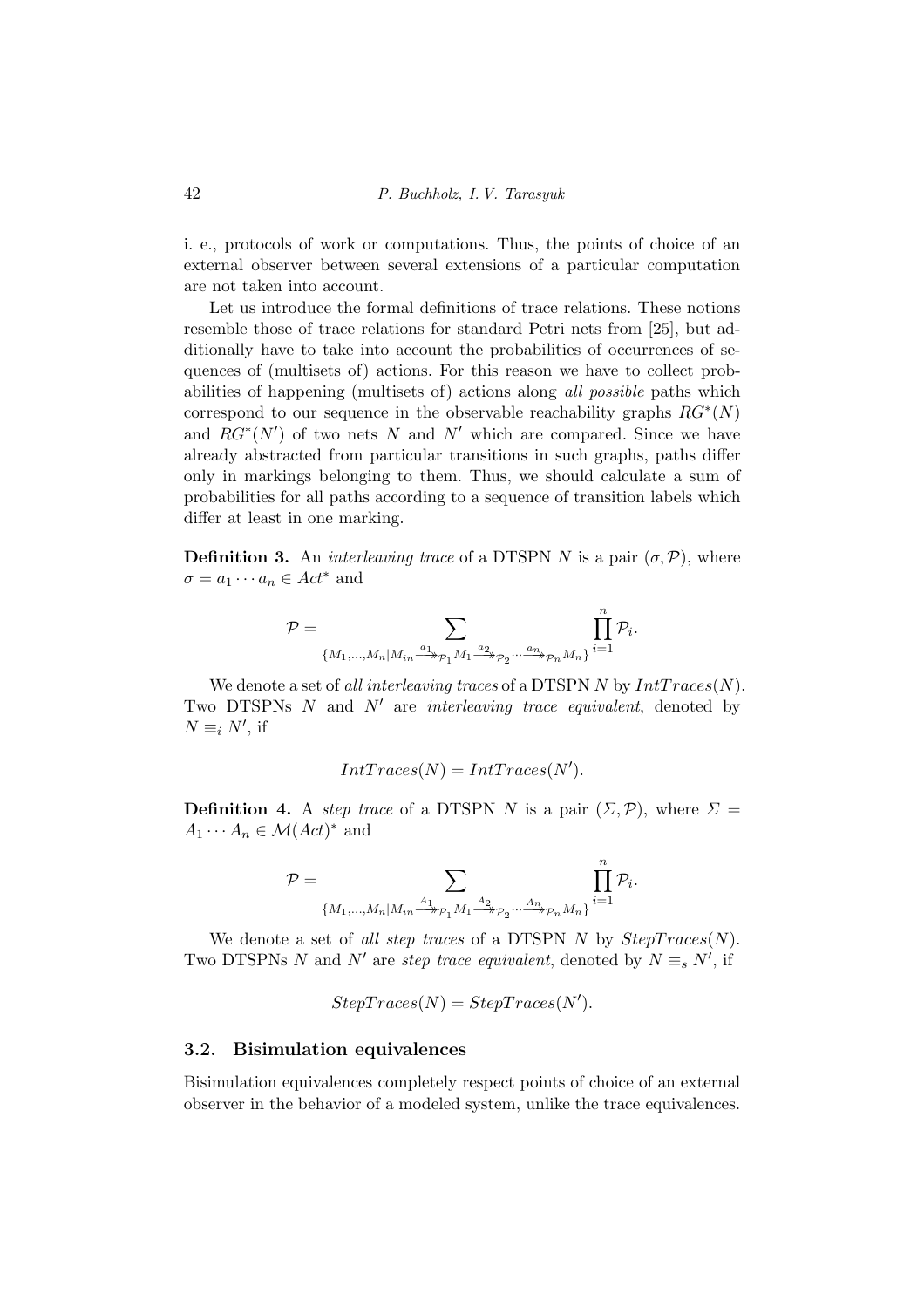To define probabilistic bisimulation equivalences, we have to consider a bisimulation as an equivalence relation which partitions the states of the *union* of the observable reachability graphs  $RG^*(N)$  and  $RG^*(N')$  of two nets  $N$  and  $N'$  which are compared. For nets  $N$  and  $N'$  to be bisimulation equivalent, their initial markings  $M_{in}$  and  $M'_{in}$  have to be related by a bisimulation having the following transfer property: two markings are related if in each of them the same (multisets of) actions can occur, and the resulting markings belong to the same equivalence class. In addition, sums of probabilities for all such occurrences should be the same for both markings. Thus, in our definitions, we follow the approach of [18]. Hence, the difference between bisimulation and trace equivalences is that we do not consider all possible occurrences of (multisets of) actions from the initial markings, but only such that lead (stepwise) to markings belonging to the same equivalence class.

First we introduce several helpful notations. Let for a DTSPN  $N \mathcal{L} \subset$  $RS^*(N)$ . For some  $M \in RS^*(N)$  and  $A \in \mathcal{M}(Act)$  we write  $M \stackrel{A}{\longrightarrow}_\mathcal{Q} \mathcal{L}$  if

$$
\sum_{\{\widetilde{M}\in\mathcal{L}|M\stackrel{A}{\longrightarrow}_{\mathcal{P}}\widetilde{M}\}}\mathcal{P}=\mathcal{Q}.
$$

We will write  $M \stackrel{A}{\longrightarrow} \mathcal{L}$  if  $M \stackrel{A}{\longrightarrow} \mathcal{Q}$   $\mathcal{L}$  for some  $\mathcal{Q} > 0$ . For a one-element multiset of actions  $A = \{a\}$  we write  $M \stackrel{a}{\longrightarrow} Q \mathcal{L}$  and  $M \stackrel{a}{\longrightarrow} \mathcal{L}$ .

Let X be some set. The number of elements in X is denoted by  $|X|$ . We denote the cartesian product  $X \times X$  by  $X^2$ . Let  $\mathcal{E} \subseteq X^2$  be an equivalence relation on X. Then an *equivalence class* (w.r.t.  $\mathcal{E}$ ) of an element  $x \in X$  is defined by  $[x]_{\mathcal{E}} = \{y \in X \mid (x, y) \in \mathcal{E}\}\)$ . The equivalence  $\mathcal{E}$  partitions X in the set of equivalence classes  $X/\varepsilon = \{ [x]_{\mathcal{E}} \mid x \in X \}.$ 

**Definition 5.** Let N be a DTSPN. An equivalence relation  $\mathcal{R} \subseteq RS^*(N)^2$ is interleaving bisimulation between two markings  $M_1$  and  $M_2$  of N (i. e.,  $(M_1, M_2) \in \mathcal{R}$ , denoted by  $\mathcal{R}: M_1 \rightarrow M_2$ , if  $\forall a \in Act \ \forall \mathcal{L} \in RS^*(N)/\mathcal{R}$ 

$$
M_1 \stackrel{a}{\longrightarrow}_\mathcal{Q} \mathcal{L} \Leftrightarrow M_2 \stackrel{a}{\longrightarrow}_\mathcal{Q} \mathcal{L}.
$$

Two markings  $M_1$  and  $M_2$  are interleaving bisimulation equivalent, denoted by  $M_1 \leftrightarrow_i M_2$ , if  $\exists \mathcal{R} : M_1 \leftrightarrow_i M_2$ .

To introduce bisimulation between two DTSPNs  $N$  and  $N'$ , we should consider a "composite" set or reachable states, i. e.,  $RS^*(N) \cup RS^*(N')$ .

**Definition 6.** Let N and N' be two DTSPNs. A relation  $\mathcal{R} \subseteq (RS^*(N) \cup$  $RS^*(N')^2$  is interleaving bisimulation between N and N', denoted by R:  $N_{\underbrace{\leftrightarrow_i}}N'$ , if  $\mathcal{R}: M_{in} \underbrace{\leftrightarrow_i}M'_{in}$ .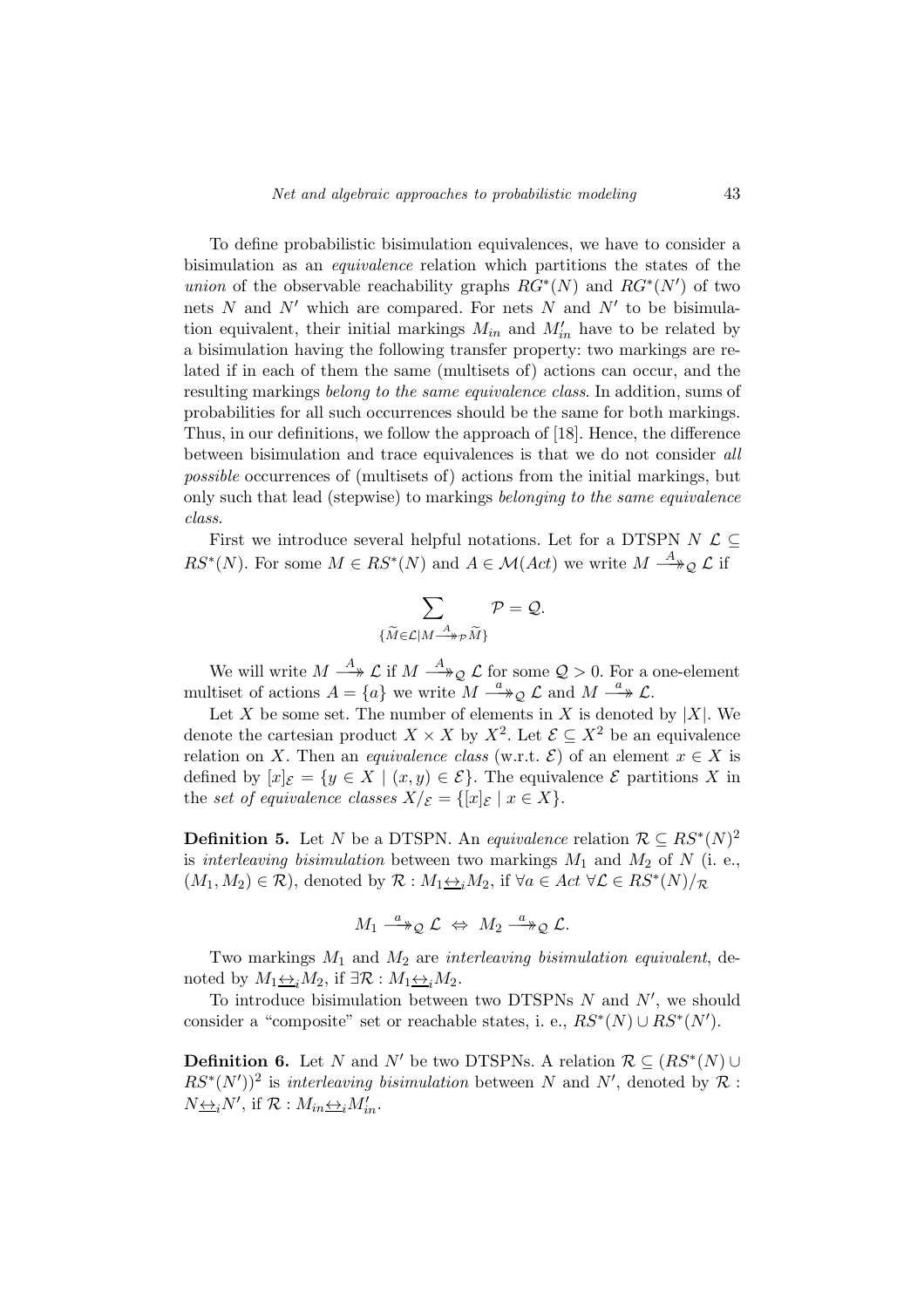Two DTSPNs N and N' are interleaving bisimulation equivalent, denoted by  $N \underline{\leftrightarrow}_i N'$ , if  $\exists \mathcal{R} : N \underline{\leftrightarrow}_i N'$ .

**Definition 7.** Let N be a DTSPN. An equivalence relation  $\mathcal{R} \subseteq RS^*(N)^2$ is step bisimulation between two markings  $M_1$  and  $M_2$  of N, denoted by  $\mathcal{R}: M_1 \underline{\leftrightarrow}_s M_2$ , if  $\forall A \in \mathcal{M}(Act) \ \forall \mathcal{L} \in RS^*(N)/_{\mathcal{R}}$ 

$$
M_1 \stackrel{A}{\longrightarrow}_\mathcal{Q} \mathcal{L} \Leftrightarrow M_2 \stackrel{A}{\longrightarrow}_\mathcal{Q} \mathcal{L}.
$$

Two markings  $M_1$  and  $M_2$  are step bisimulation equivalent, denoted by  $M_1 \leftrightarrow sM_2$ , if  $\exists \mathcal{R}: M_1 \leftrightarrow sM_2$ .

**Definition 8.** Let N and N' be two DTSPNs. A relation  $\mathcal{R} \subseteq (RS^*(N) \cup$  $RS^*(N')^2$  is step bisimulation between N and N', denoted by  $\mathcal{R}: N \rightarrow N'$ , if  $\mathcal{R}: M_{in} \underline{\leftrightarrow_s} M'_{in}$ .

Two DTSPNs  $N$  and  $N'$  are step bisimulation equivalent, denoted by  $N_{\frac{\leftrightarrow s}{s}}N'$ , if  $\exists \mathcal{R}: N_{\frac{\leftrightarrow s}{s}}N'$ .

It is easy to show that the union of two (interleaving or step) bisimulations is also (interleaving or step) bisimulation such that the largest bisimulation relation exists and is unique up to the ordering of equivalence classes. Consequently, for a given DTSPN, equivalent nets with a minimal state space exist.

#### 3.3. Backward bisimulation equivalences

For untimed systems apart from bisimulation in forward direction, bisimulation in backward direction has also been defined [21, 22]. However, the definition introduced in [21] is not a straightforward extension of forward bisimulation which would simply mean to define backward bisimulation as bisimulation on the transition graph after reversing the direction of arcs. The authors in [21] argue why such a definition is not useful in their context of untimed systems and define backward bisimulation based on paths preserving the history that brought the system to a state. This definition cannot be transferred to our viewpoint of stochastic systems. Instead we define here backward bisimulation by extending forward bisimulation using two additional conditions on the initial marking and on outgoing transition probabilities. The latter implies that we define some form of back and forth bisimulation. However, we use the notation backward bisimulation for the resulting equivalence which has shown to be useful for stochastic automata networks [6] and can be transferred naturally to DTSPNs.

Like bisimulation, which will from now on also be denoted by *forward* bisimulation, backward bisimulation is defined using equivalence relations. For  $\mathcal{L} \subseteq RS^*(N)$ ,  $M \in RS^*(N)$  and  $A \in \mathcal{M}(Act)$  we define  $\mathcal{L} \stackrel{A}{\longrightarrow}_\mathcal{Q} M$  as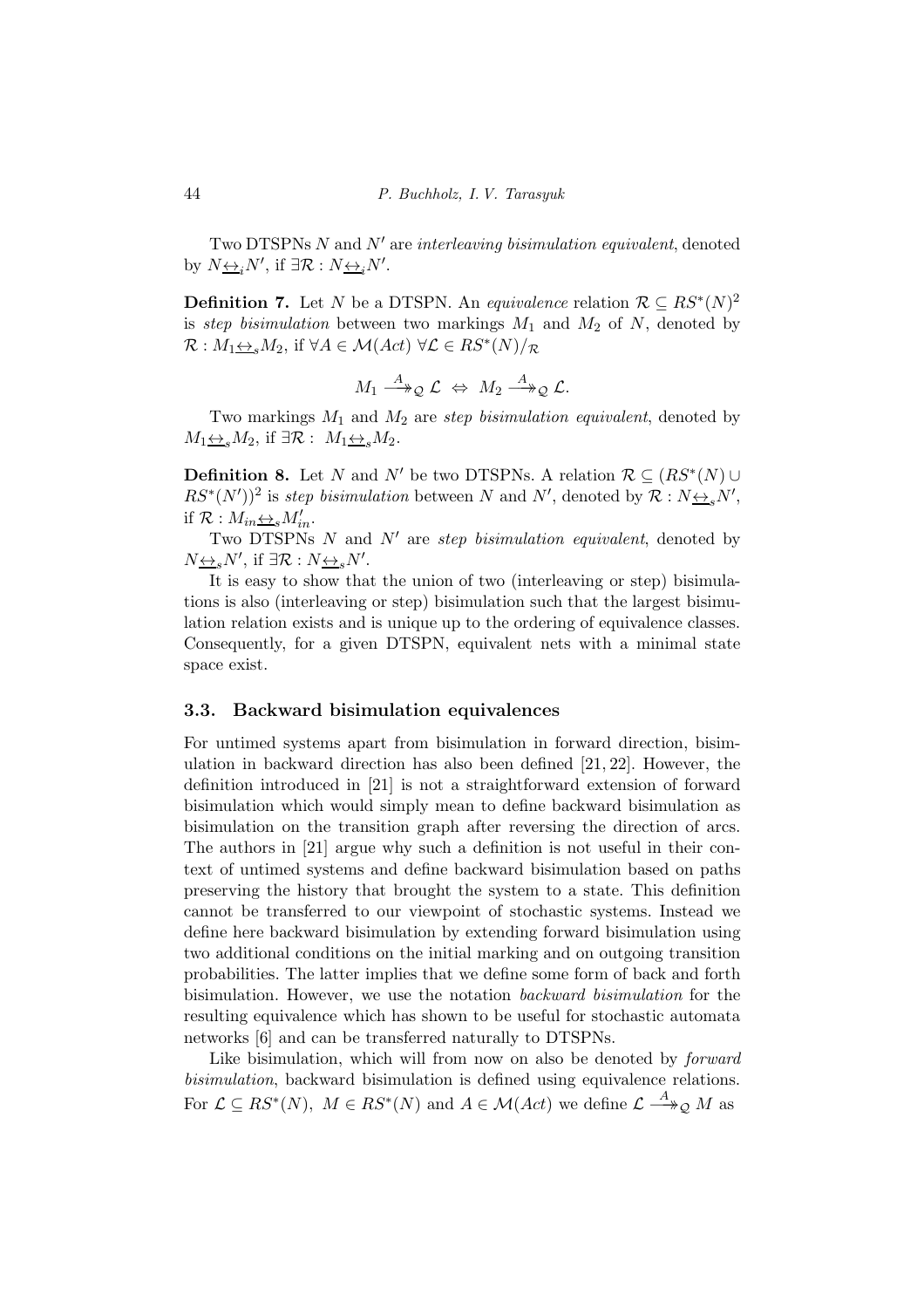$$
\sum_{\{\widetilde{M}\in\mathcal{L}|\widetilde{M}\longrightarrow P\neq M\}}\mathcal{P}=\mathcal{Q}.
$$

We will write  $\mathcal{L} \stackrel{A}{\longrightarrow} M$  if  $\mathcal{L} \stackrel{A}{\longrightarrow}_\mathcal{Q} M$  for some  $\mathcal{Q} > 0$ . For a one-element multiset of actions  $A = \{a\}$ , we write  $\mathcal{L} \stackrel{a}{\longrightarrow} \mathcal{Q}$  M and  $\mathcal{L} \stackrel{a}{\longrightarrow} M$ .

**Definition 9.** Let N be a DTSPN. An equivalence relation  $\mathcal{R} \subseteq RS^*(N)^2$ is an *interleaving backward bisimulation* between two markings  $M_1$  and  $M_2$ of N, denoted by  $\mathcal{R}: M_1 \rightarrow B_1 M_2$ , if  $\forall a \in Act \ \forall \mathcal{L} \in RS^*(N)/\mathcal{R}$ 

$$
M_1 \xrightarrow{a} \mathcal{Q} RS^*(N) \Leftrightarrow M_2 \xrightarrow{a} \mathcal{Q} RS^*(N),
$$
  

$$
\mathcal{L} \xrightarrow{a} \mathcal{Q} M_1 \Leftrightarrow \mathcal{L} \xrightarrow{a} \mathcal{Q} M_2 \text{ and } [M_{in}]_{\mathcal{R}} = \{M_{in}\}.
$$

Two markings  $M_1$  and  $M_2$  are interleaving backward bisimulation equivalent, denoted by  $M_1 \underline{\leftrightarrow}_{ib} M_2$ , if  $\exists \mathcal{R} : M_1 \underline{\leftrightarrow}_{ib} M_2$ .

Observe that backward bisimulation has a part looking forward in the future due to identical probability sums of leaving a marking via a-labeled transitions and a part looking backward due to identical probabilities of incoming transitions from each equivalence class. The definition of backward bisimulation for two nets looks a little bit more complicated than the corresponding definition for forward bisimulation, because we cannot assume that incoming transition probabilities are the same for equivalent markings from different nets. Instead it should be assured that the probability flow from one equivalence class to another is the same in both nets, and for each net the flow into each marking of an equivalence class should be the same. To simplify the definitions mentioned here, we propose the following indicator function  $\Gamma$  which recovers a DTSPN by a marking belonging to it. Let N be a DTSPN and  $M \in RS^*(N)$ , then  $\Gamma(M) = N$ . Thus, this is just a convenient notation allowing one to avoid treatment of different cases when markings of two nets are considered together.

**Definition 10.** Let N and N' be two DTSPNs. A relation  $\mathcal{R} \subseteq (RS^*(N) \cup$  $RS^*(N')^2$  is interleaving backward bisimulation between N and N', denoted by  $\mathcal{R}: N \underline{\leftrightarrow}_{ib} N'$ , if  $\forall a \in Act \ \forall \mathcal{L}, \mathcal{K} \in (RS^*(N) \cup RS^*(N'))/\mathcal{R} \ \forall M_1, M_2 \in \mathcal{L}$ 

 $M_1 \stackrel{a}{\longrightarrow}_\mathcal{Q} RS^*(\Gamma(M_1)) \Leftrightarrow M_2 \stackrel{a}{\longrightarrow}_\mathcal{Q} RS^*(\Gamma(M_2)), \ [M_{in}]_\mathcal{R} = \{M_{in}, M'_{in}\}$ 

and

$$
\mathcal{K} \xrightarrow{a} \mathcal{Q} \xrightarrow[\mathcal{K} \cap RS^*(\Gamma(M_1))]} M_1 \Leftrightarrow \mathcal{K} \xrightarrow{a} \mathcal{Q} \xrightarrow[\mathcal{K} \cap RS^*(\Gamma(M_2))]} M_2.
$$

Two DTSPNs  $N$  and  $N'$  are interleaving backward bisimulation equiva*lent*, denoted by  $N \underline{\leftrightarrow}_{ib} N'$ , if  $\exists \mathcal{R} : N \underline{\leftrightarrow}_{ib} N'$ .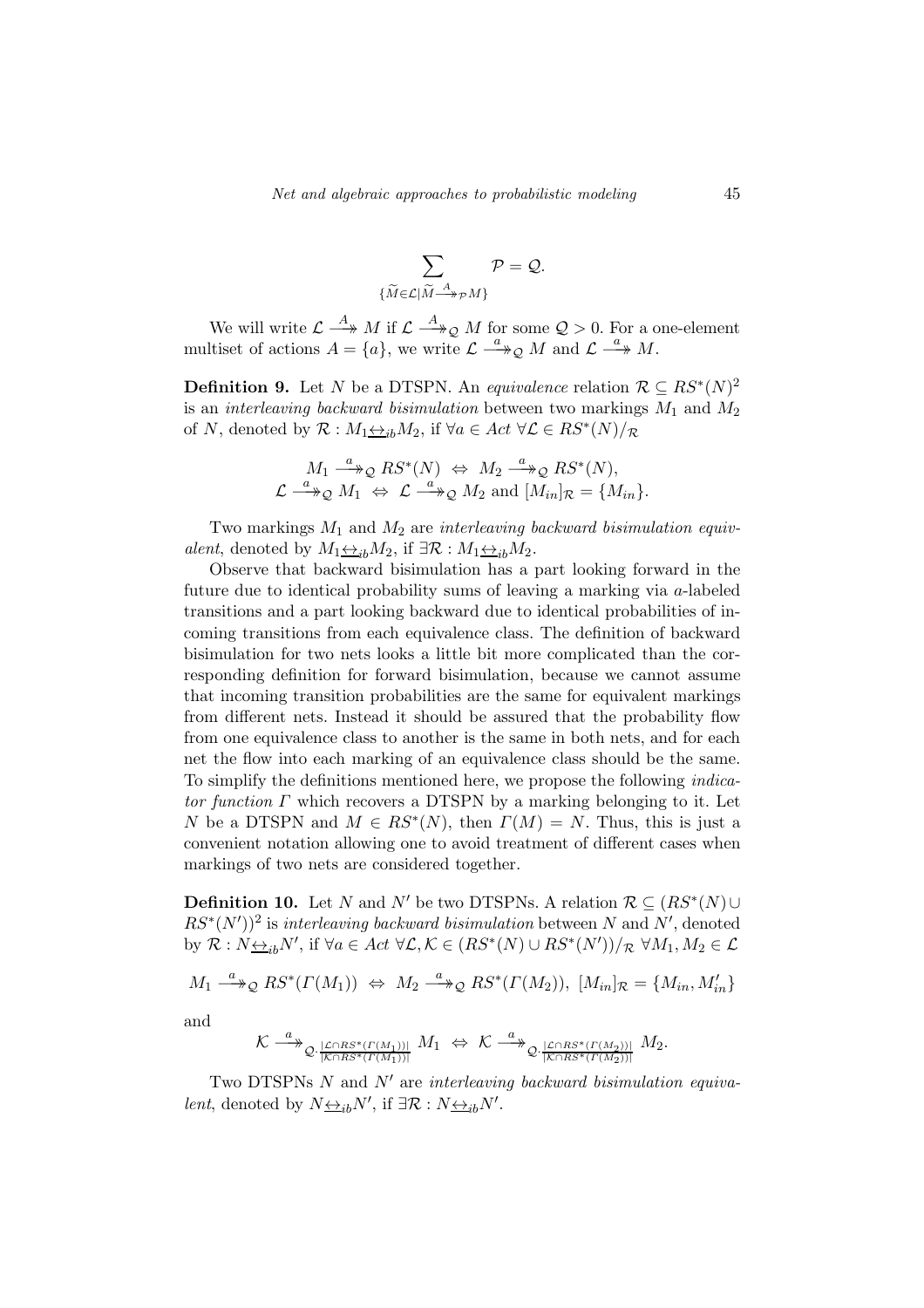For markings  $M_1$  and  $M_2$  belonging to the same net, the conditions on incoming probabilities reduce to the requirement of identical incoming probabilities.

**Definition 11.** Let N be a DTSPN. An equivalence relation  $\mathcal{R} \subseteq RS^*(N)^2$ is step backward bisimulation between two markings  $M_1$  and  $M_2$  of N, denoted by  $\mathcal{R}: M_1 \underline{\leftrightarrow}_{sb} M_2$ , if  $\forall A \in \mathcal{M}(Act) \ \forall \mathcal{L} \in RS^*(N)/_{\mathcal{R}}$ 

$$
M_1 \stackrel{A}{\longrightarrow}_\mathcal{Q} RS^*(N) \Leftrightarrow M_2 \stackrel{A}{\longrightarrow}_\mathcal{Q} RS^*(N), \ \mathcal{L} \stackrel{A}{\longrightarrow}_\mathcal{Q} M_1 \Leftrightarrow \mathcal{L} \stackrel{A}{\longrightarrow}_\mathcal{Q} M_2
$$

and

$$
[M_{in}]\mathcal{R} = \{M_{in}\}.
$$

Two markings  $M_1$  and  $M_2$  are step backward bisimulation equivalent, denoted by  $M_1 \underline{\leftrightarrow}_{sb} M_2$ , if  $\exists \mathcal{R} : M_1 \underline{\leftrightarrow}_{sb} M_2$ .

**Definition 12.** Let N and N' be two DTSPNs. A relation  $\mathcal{R} \subseteq (RS^*(N) \cup$  $RS^*(N')^2$  is step backward bisimulation between N and N', denoted by  $\mathcal{R}: N_{\frac{\leftrightarrow}{\leq b}N'}$ , if  $\forall A \in \mathcal{M}(Act) \ \forall \mathcal{L}, \mathcal{K} \in (RS^*(N) \cup RS^*(N'))/R \ \forall M_1, M_2 \in \mathcal{L}$ 

$$
M_1 \stackrel{A}{\longrightarrow}_\mathcal{Q} RS^*(\Gamma(M_1)) \Leftrightarrow M_2 \stackrel{A}{\longrightarrow}_\mathcal{Q} RS^*(\Gamma(M_2)), \ [M_{in}]_\mathcal{R} = \{M_{in}, M'_{in}\}\
$$

and

$$
\mathcal{K} \xrightarrow{A} \mathcal{Q} \xrightarrow[\mathcal{K} \cap RS^*(\Gamma(M_1))]} M_1 \Leftrightarrow \mathcal{K} \xrightarrow{A} \mathcal{Q} \xrightarrow[\mathcal{K} \cap RS^*(\Gamma(M_2))]} M_2.
$$

Two DTSPNs  $N$  and  $N'$  are step backward bisimulation equivalent, denoted by  $N_{\frac{\leftrightarrow}{s}b}N'$ , if  $\exists \mathcal{R}: N_{\frac{\leftrightarrow}{s}b}N'$ .

As before, the union of backward bisimulations is backward bisimulation.

#### 3.4. Back and forth bisimulation equivalences

A natural way to define a new equivalence is to combine backward and forward bisimulation. We define here only back and forth bisimulation equivalences for two nets, the remaining definitions can be transferred similarly. As before, the notions of interleaving and step equivalences are proposed.

**Definition 13.** Two DTSPNs  $N$  and  $N'$  are interleaving back and forth bisimulation equivalent, denoted by  $N \underline{\leftrightarrow}_{ibf} N'$ , if  $N \underline{\leftrightarrow}_{i} N'$  and  $N \underline{\leftrightarrow}_{ib} N'$ .

**Definition 14.** Two DTSPNs  $N$  and  $N'$  are step back and forth bisimulation equivalent, denoted by  $N \underline{\leftrightarrow}_{sbf} N'$ , if  $N \underline{\leftrightarrow}_{s} N'$  and  $N \underline{\leftrightarrow}_{sb} N'$ .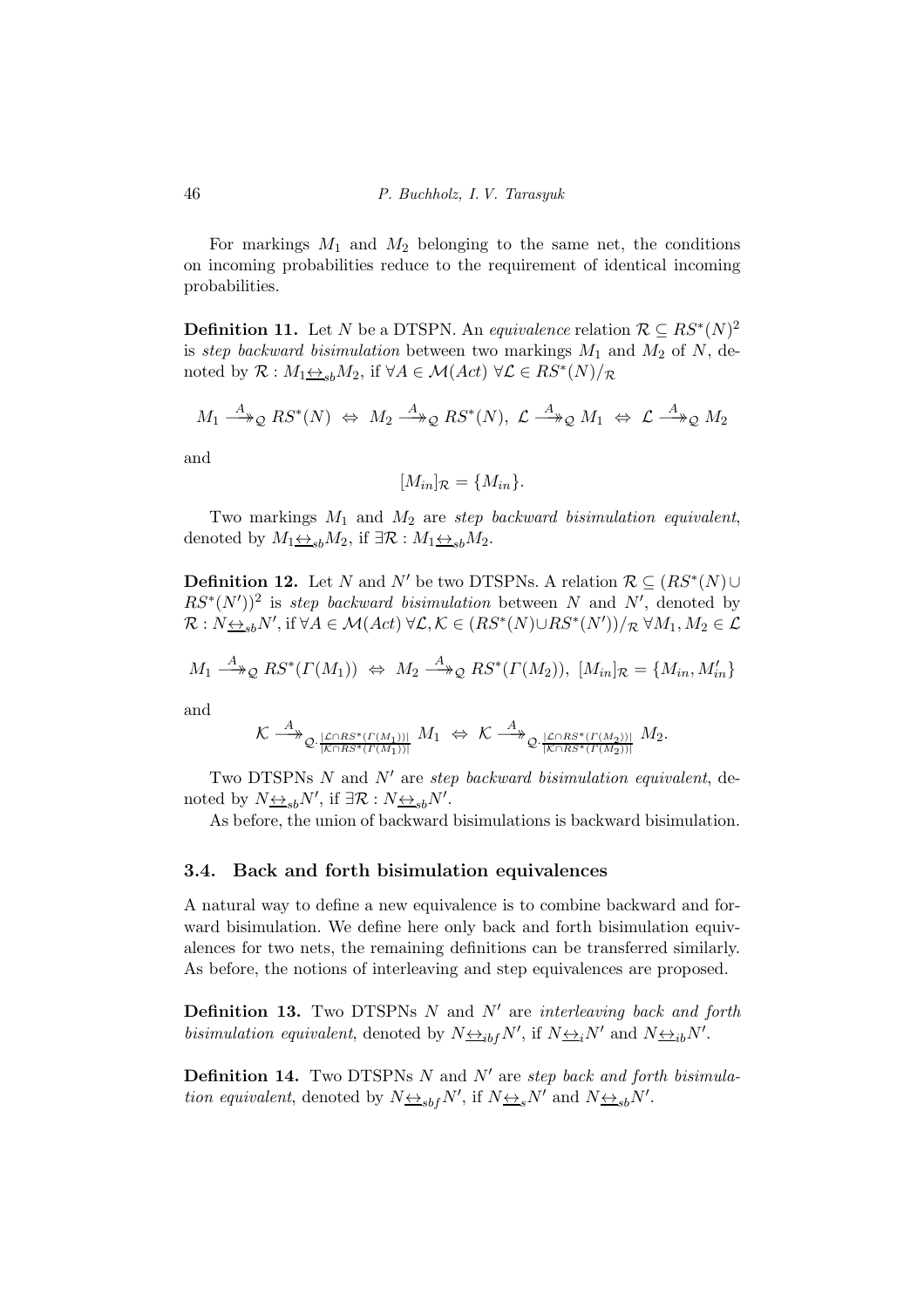#### 3.5. Examples of the equivalences

Let us present some examples of equivalence relations.

As we have already seen, one can consider bisimulation between a net and itself, i. e., bisimulation between markings of the net and bisimulation between different nets. Let us first consider equivalence of markings of a single net for the net shown in Figure 1. Markings  $(110)$  and  $(002)$  of N are forward bisimilar, if  $r_{12} = r_{42}$ ,  $r_{13} = r_{43}$  and  $r_{44} = r_{14}$ , which holds by definition of the transition probabilities. If we assume that  $a$  and  $b$  are identical symbols, then (011) and (101) are forward bisimulation equivalent independently of  $\Lambda(t_1)$  and  $\Lambda(t_2)$ , as long as both values are non-zero, which has been assumed when  $RS^*(N)$  has been generated. Observe that this bisimulation is not backward bisimulation.

For bisimulation between different nets we consider the example shown in Figure 3. We assume that conflicting transitions have the same weights and firing probabilities. All nets have a very simple structure without concurrently enabled transitions such that interleaving behavior is identical to the step one.

The following equivalence relations exist between the nets:

 $N_1 \equiv_s N_2 \equiv_s N_3 \equiv_s N_4 \quad N_1 \leftrightarrow_s N_2 \leftrightarrow_s N_4 \quad N_1 \leftrightarrow_{sb} N_3 \leftrightarrow_{sb} N_4 \quad N_1 \leftrightarrow_{sb} N_4.$ 

Observe that there is no bisimulation relation between  $N_2$  and  $N_3$ , i. e.,  $N_2 \not\leftrightarrow_i N_3$  and  $N_2 \not\leftrightarrow_i N_3$ .

#### 3.6. Interrelations between equivalences

In this section, we compare the introduced equivalences and obtain the lattice of their interrelations.

**Proposition 1.** Let  $\star \in \{i, s\}$ . For DTSPNs N and N' the following holds:

$$
N_{\frac{\leftrightarrow}{\longrightarrow}}N' \Rightarrow N \equiv_{\star} N'.
$$

**Proof.** See Appendix A. □

In a similar way, we show that backward bisimulation implies trace equivalence.

**Proposition 2.** Let  $\star \in \{i, s\}$ . For DTSPNs N and N' the following holds:

$$
N\underline{\leftrightarrow}_{\star b}N' \Rightarrow N \equiv_{\star} N'.
$$

**Proof.** See Appendix B.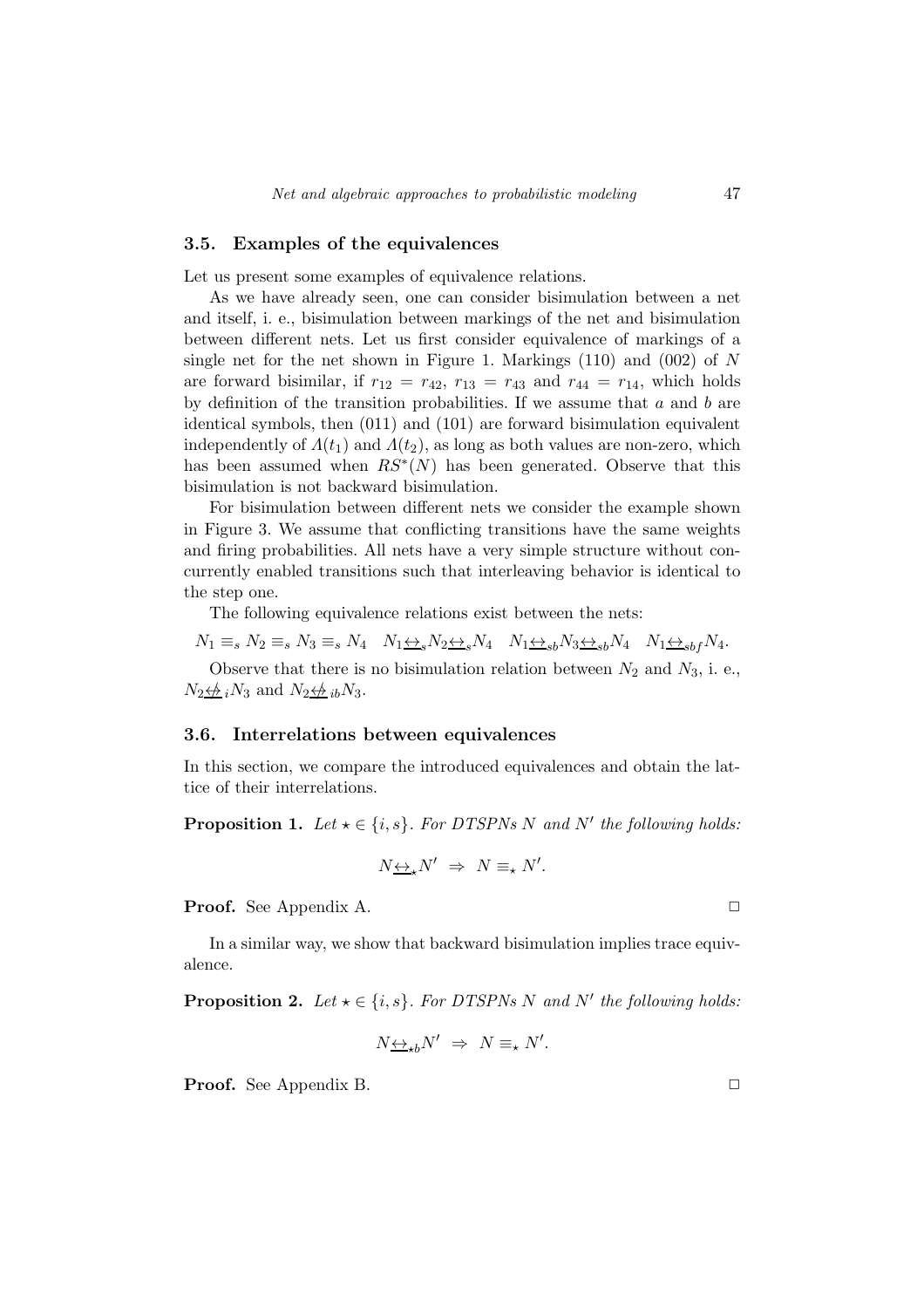

Figure 3. Nets related via different equivalences

The following proposition concerns relations of back and forth bisimulations with the other ones.

**Proposition 3.** Let  $\star \in \{i, s\}$ . For DTSPNs N and N' the following holds:

$$
N \leftrightarrow_{\star b f} N' \Rightarrow N \leftrightarrow_{\star} N'
$$
 and  $N \leftrightarrow_{\star b} N'$ .

Proof. The result follows from the definitions of back and forth bisimulations.  $\Box$ 

Thus, we have obtained several important results for our equivalences stating that bisimulation (forward or backward) relations imply trace ones. This helps us to establish interrelations of the introduced equivalence notions.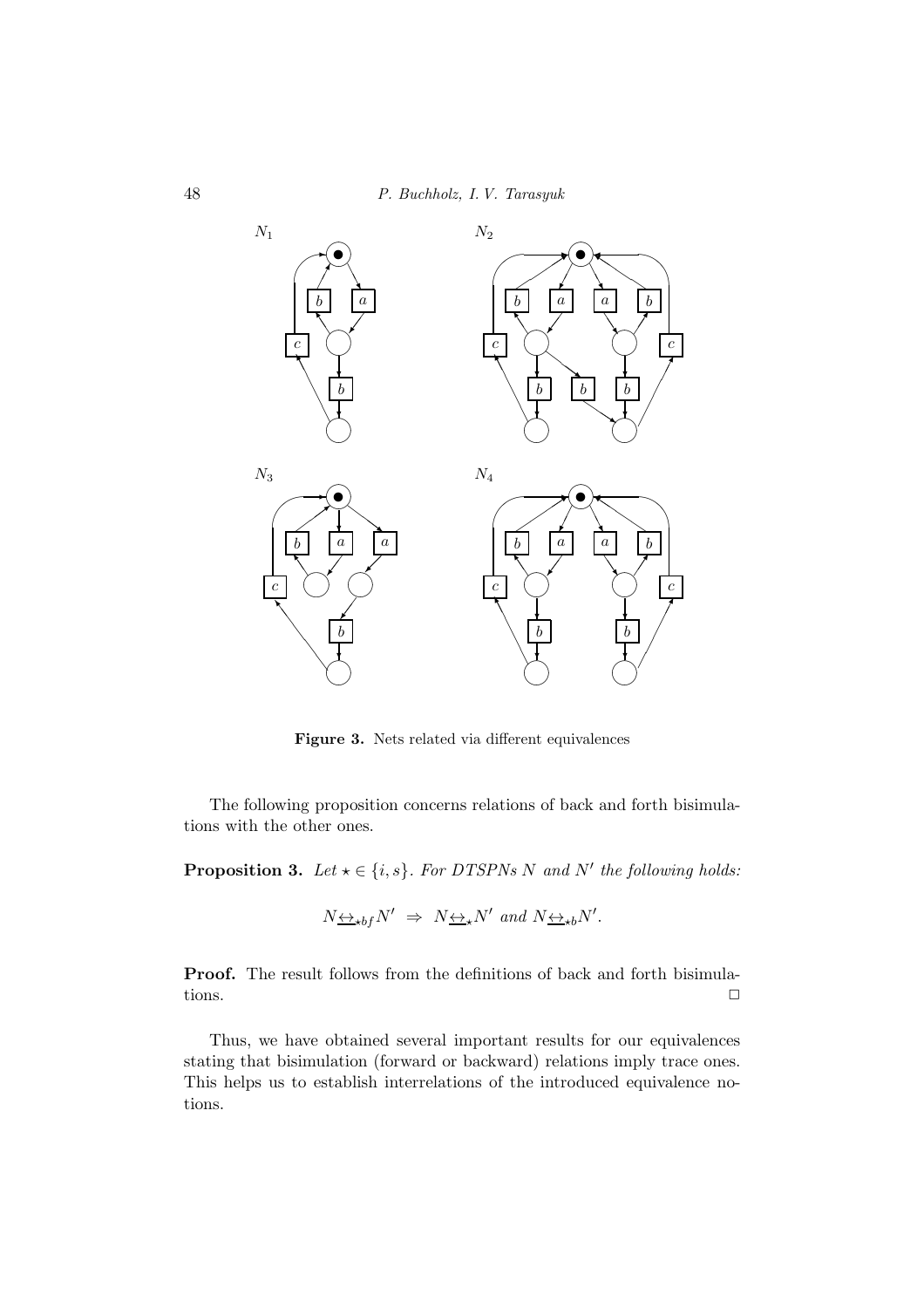

Figure 4. Interrelations between equivalences

**Theorem 1.** Let  $\leftrightarrow$ ,  $\ast\ast \in \{\equiv, \leftrightarrow\}$  and  $\star$ ,  $\star\star \in \{i, s, ib, sb, ibf, sbf\}$ . For  $DTSPNs$  N and N' the following holds:

$$
N \leftrightarrow_{\star} N' \;\Rightarrow\; N \not\leftrightarrow_{\star\star} N'
$$

iff in the graph in Figure 4 there exists a directed path from  $\leftrightarrow_{\star}$  to  $\leftrightarrow_{\star\star}$ .

**Proof.** ( $\Leftarrow$ ) Let us check the validity of implications in the graph in Figure 4.

- The implications  $\leftrightarrow_s \rightarrow \leftrightarrow_i$ ,  $\leftrightarrow \in \{\equiv, \underline{\leftrightarrow}\}$ , and  $\leftrightarrow_{sb} \rightarrow \leftrightarrow_{ib}$ ,  $\leftrightarrow_{sbf} \rightarrow \leftrightarrow_{ibf}$ , are valid since actions are one-element multisets.
- The implications  $\leftrightarrow_{\star} \Rightarrow \equiv_{\star}, \leftrightarrow_{\star b} \Rightarrow \equiv_{\star}, \star \in \{i, s\}$ , are valid by Proposition 1 and Proposition 2, respectively.
- The implications  $\iff_{*bf \to *}\iff \iff_{*bf \to *}\iff \iff_{*bf \to *}\iff (i, s)$ , are valid by Proposition 3.

 $(\Rightarrow)$  Absence of additional nontrivial arrows in the graph in Figure 4 is proved by the following examples. As in the previous examples, we assume that conflicting transitions have equal weights and probabilities.

- In Figure 5(a),  $N_{\frac{\leftrightarrow}{\pm}if}N'$  but  $N \neq s N'$ , since only in the DTSPN  $N'$ actions a and b cannot happen concurrently.
- In Figure 5(b),  $N \equiv_s N'$  but  $N \not\equiv_i N'$  and  $N \not\equiv_i N'$ , since only in the DTSPN  $N'$  an action  $a$  can happen so that no action  $b$  can happen afterwards.
- In Figure 3,  $N_1 \leftrightarrow_{s} N_2$  but  $N_1 \leftrightarrow_{s} N_2$ , since only in  $N_2$  there is a place with two input transitions labeled by b. Hence, the probability for a token to go to this place is always more than for that with only one input b-labeled transition.
- In Figure 3,  $N_1 \leftrightarrow_{sb} N_3$  but  $N_1 \leftrightarrow_{sb} N_3$ , since only in the DTSPN  $N_1$  and action  $a$  can happen so that a sequence of actions  $bc$  cannot happen just after it.  $\Box$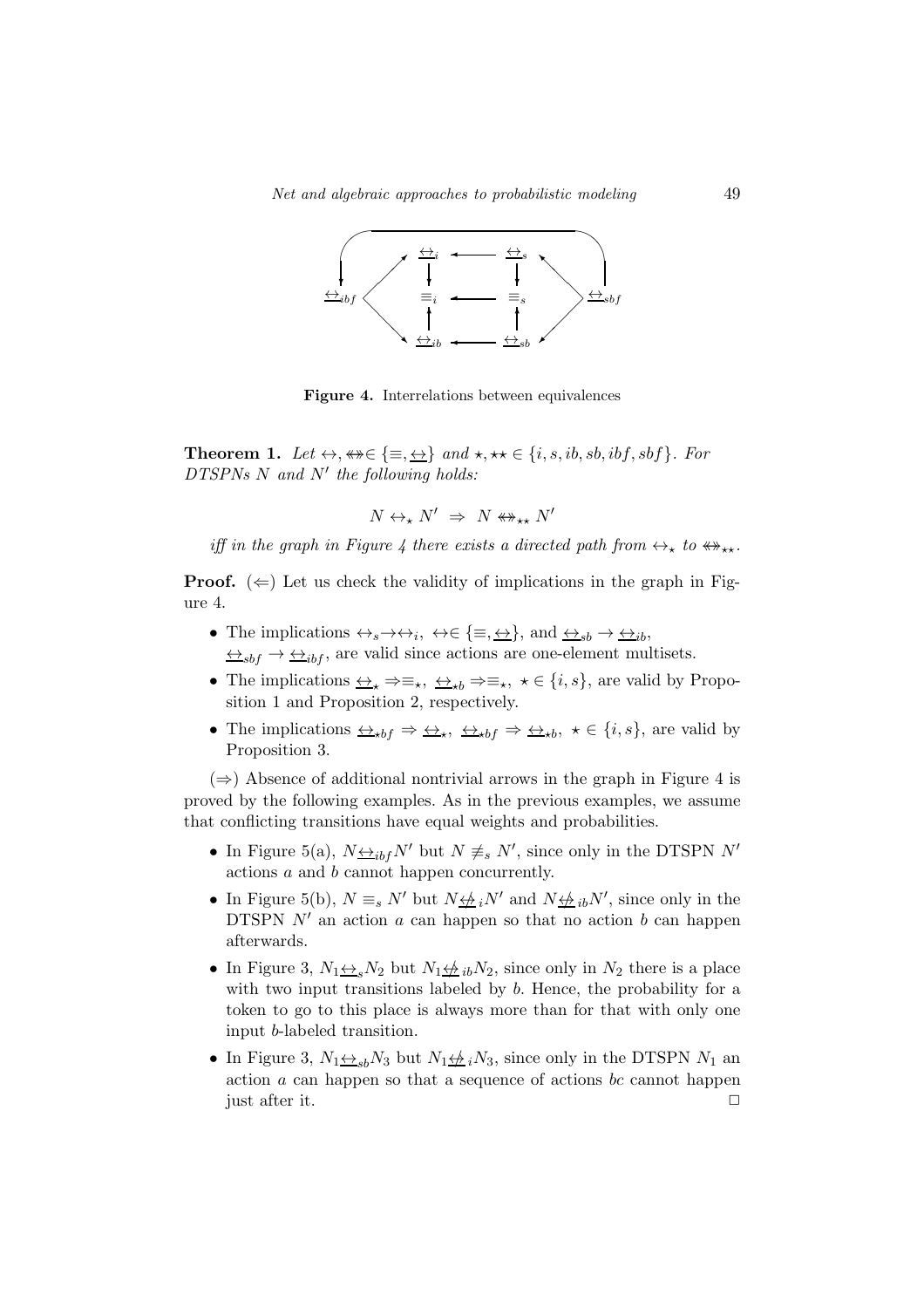50 P. Buchholz, I. V. Tarasyuk



Figure 5. Examples of the equivalences

## 4. Stationary behavior of DTSPNs

A natural observation of the behavior of a dynamic system is the observation of traces starting from the initial marking of the DTSPN. Depending on the chosen viewpoint, steps or only single transitions are observed. Traces have been used to define trace equivalence. Consequently, trace equivalent DTSPNs have the same traces, and since trace equivalence is the weakest relation we have defined, all other equivalences also preserve traces.

An alternative and commonly used viewpoint in stochastic systems is to consider the DTSPN in its steady state. For this behavior we consider only nets with an infinite behavior and assume that the embedded DTMC is irreducible or contains at least only one irreducible subset of markings. The embedded steady state distribution after the observation of a visible event is the unique solution of the set of linear equations

$$
ps^*(M) = \sum_{\widetilde{M} \in RS^*(N)} ps^*(\widetilde{M}) \cdot PS^*[\widetilde{M}, M]
$$

subject to  $\sum_{M \in RS^*(N)} ps^*(M) = 1$ .

Further we consider only step behavior but the results can be easily formulated for interleaving behavior as well. First, extend the notion of step traces by defining a step trace starting in a marking  $M \in RS^*(N)$  as  $(\Sigma, \mathcal{P})$ , where  $\Sigma = A_1 \cdots A_n \in Act^*$  and

$$
\mathcal{P} = \sum_{\{M_1,\ldots,M_n|M\stackrel{A_1}{\longrightarrow}_{\mathcal{P}_1}M_1\stackrel{A_2}{\longrightarrow}_{\mathcal{P}_2} \ldots \stackrel{A_n}{\longrightarrow}_{\mathcal{P}_n}M_n\}} \prod_{i=1}^n \mathcal{P}_i.
$$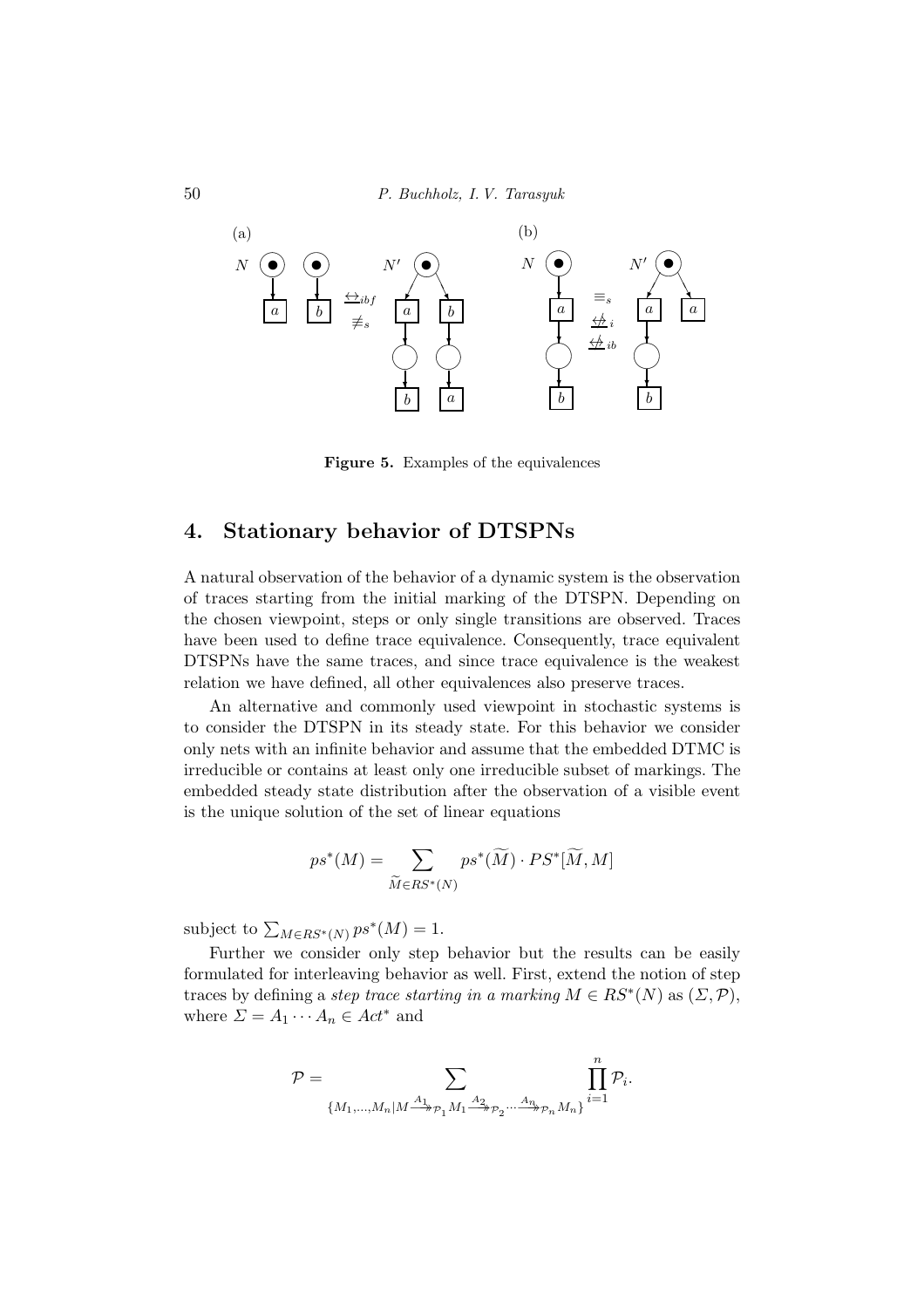Thus, in the definition of  $StepTrace(N)$  we replace  $M_{in}$  by M. Let  $StepTrace(N, M)$  be the set of all step traces of DTSPN N starting in a marking M.

**Definition 15.** A step trace in steady state is a triple  $(M, \Sigma, ps^*(M) \cdot \mathcal{P})$ s.t.  $M \in RS^*(N)$  and  $(\Sigma, \mathcal{P}) \in StepTrace(N, M)$ . The set of all step traces in steady state is denoted by  $StepTraceSS(N)$ .

Now we show that forward or backward bisimulation equivalent nets have the same steady state traces, whereas trace equivalence does not preserve steady state traces.

#### Proposition 4.

1. Let N and N′ be two forward bisimulation equivalent DTSPNs, then  $\forall \mathcal{L} \in (RS^*(N) \cup RS^*(N'))/\mathcal{R}$ 

$$
\sum_{M \in \mathcal{L} \cap RS^*(N)} ps^*(M) = \sum_{M' \in \mathcal{L} \cap RS^*(N')} ps^*(M').
$$

2. Let N and N′ be two backward bisimulation equivalent DTSPNs, then  $\forall \mathcal{L} \in (RS^*(N) \cup RS^*(N'))/\mathcal{R}$ 

$$
\sum_{M \in \mathcal{L} \cap RS^*(N)} ps^*(M) = \sum_{M' \in \mathcal{L} \cap RS^*(N')} ps^*(M');
$$

 $\forall M, \widetilde{M} \in \mathcal{L} \cap RS^*(N), \ \forall M', \widetilde{M}' \in \mathcal{L} \cap RS^*(N')$ 

$$
ps^*(M) = ps^*(\widetilde{M})
$$
 and  $ps^*(M') = ps^*(\widetilde{M}')$ .

**Proof.** The proof is an extension of the corresponding results for the continuous time case  $[3, 4]$ .

**Theorem 2.** Let  $N$  and  $N'$  be backward or forward bisimulation equivalent DTSPNs, then

$$
StepTraces SS(N) = Step Traces SS(N').
$$

**Proof.** See Appendix C.

The implication stated in the previous theorem cannot be reversed, since for step trace equivalent nets N and N', we may have  $StepTracesSS(N) \neq$  $Step TracesSS(N')$ . This can be seen from the two nets shown in Figure 6.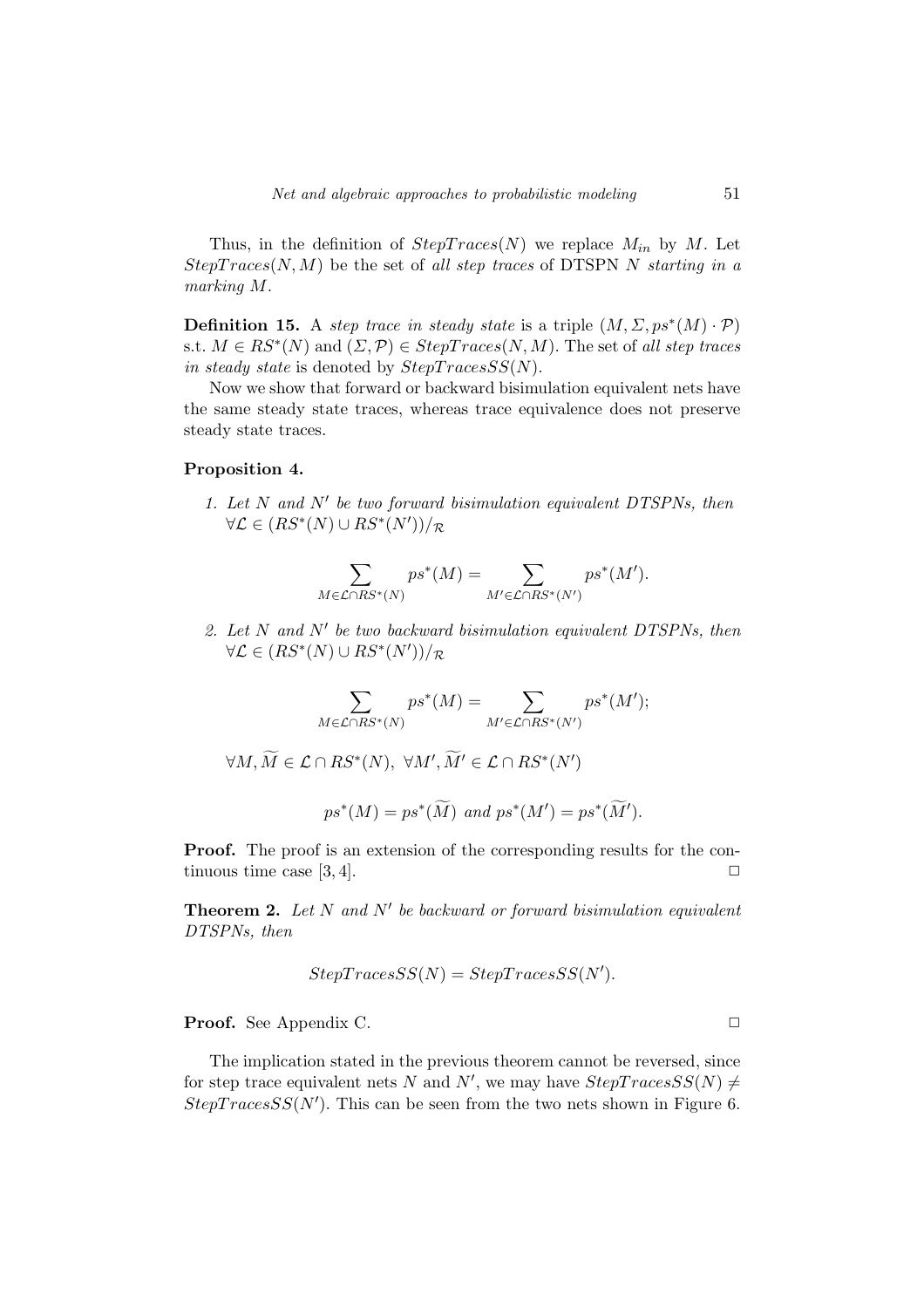

Figure 6. Two step trace equivalent nets with  $StepTracesSS(N) \neq StepTracesSS(N')$ 

For the net  $N$ , the probability of being in one of both possible markings is  $1/2$ . Consequently, a trace starts with a with probability  $1/2$ . For the net N′ , the probability of being in one of the three possible markings after observation of a transition equals 1/3. Consequently, the probability of observing a trace starting with  $a$  equals  $1/3$ .

One should note that the stationary distribution is defined here according to the embedded distribution after observing a step of visible transitions. This distribution differs from the stationary distribution of the net at an arbitrary time. The latter behavior has to be analyzed on  $RS(N)$  instead of  $RS^*(N)$  and is not preserved by any of the proposed equivalences even if we restrict the observation to visible transitions.

## 5. Stochastic process algebra  $StAFP_0$

In  $[8, 16]$ , an Algebra of Finite nondeterministic parallel Processes  $AFP<sub>0</sub>$  was proposed. Its formulas specify Acyclic nets (ANs). We propose a stochastic extension of this calculus, Stochastic Algebra of Finite Processes  $StAFP_0$ describing Stochastic A-nets (SANs), i. e., ANs with transition probabilities.

#### 5.1. Syntax

An activity is a pair  $(a, \omega)$ , where  $a \in Act$  is the action label and  $\omega \in (0, 1]$ is the probability of action  $a$ . Let  $AP$  be the set of all activities.

Activities are combined into formulas by the following operations: concurrency  $\parallel$ , precedence ; and alternative  $\bigtriangledown$ .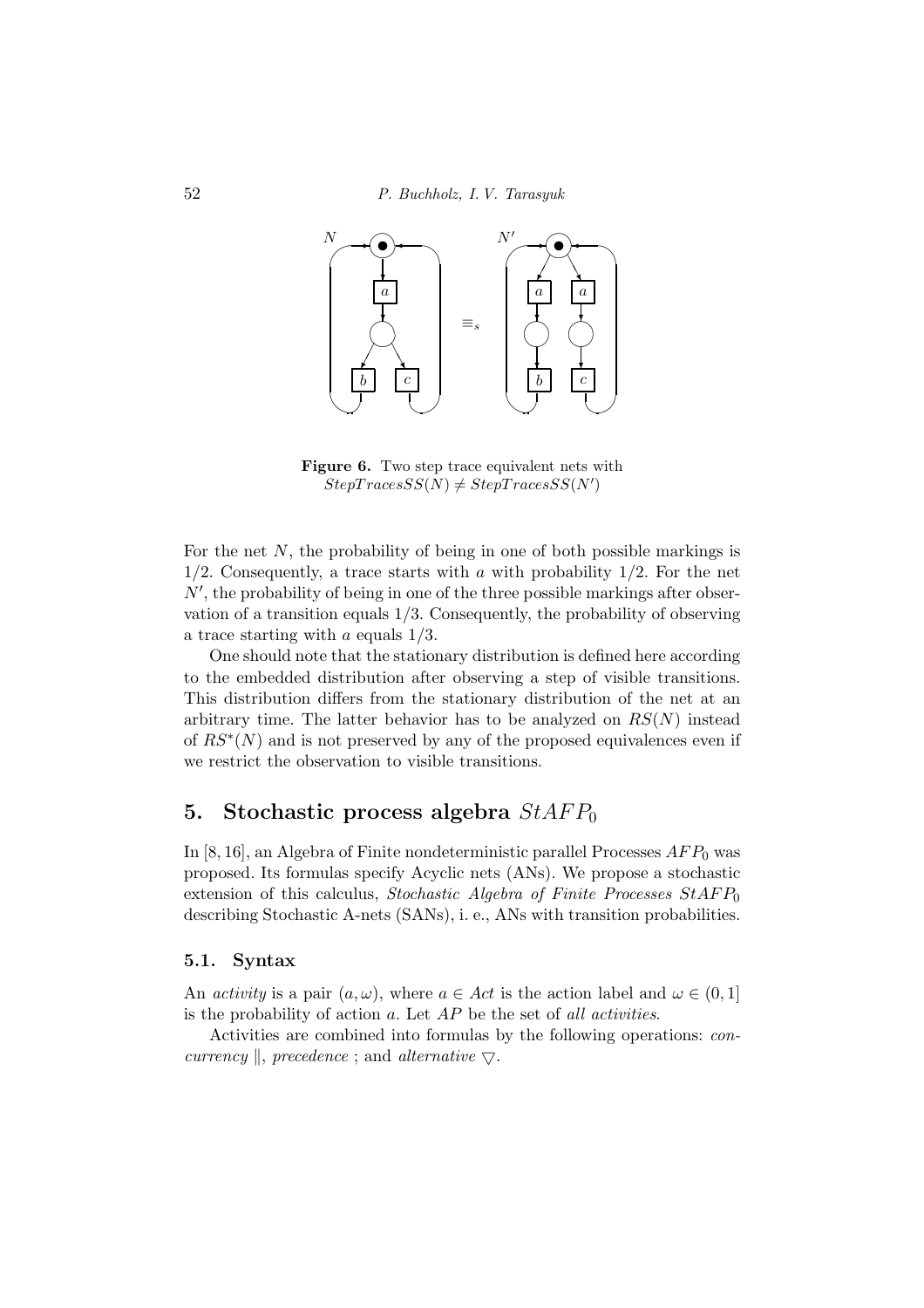**Definition 16.** Let  $(a, \omega) \in AP$ . A formula of  $StAFP_0$  is defined as follows:

$$
E ::= (a, \omega) | E || E | E; E | E \nabla E.
$$

**StAFP**<sup>0</sup> denotes the set of all formulas of  $StAFP_0$ .

#### 5.2. Semantics

Let N be a DTSPN. Then °N = { $p \in P \mid \forall t \in T$  W $(t, p) = \emptyset$ } is the set of *initial* places of N and  $N^{\circ} = \{p \in P \mid \forall t \in T \ W(p, t) = \emptyset\}$  is the set of final places of N.

As we will see, formulas of  $StAFP_0$  specify a subclass of DTSPNs with equal transition weights (e.g., all weights are equal to 1) and the initial marking coinciding with the set of initial places. In addition, the underlying Petri nets are ANs. This means that nets are strictly labeled by actions from Act (there are no invisible transitions) and all transitions have different labels. We call this subclass Stochastic A-nets (SANs).

In the specification of SANs, we will omit the transition weight function, since  $\Lambda = 1$ , and the initial marking, since  $M_{in} = \text{N}$ . Due to strict labeling of ANs, for SANs we can suppose  $T \subseteq Act$ , and thus we can omit labeling function, since  $L = id_T$ . Hence, a SAN can be specified by a quadruple  $N = (P, T, W, \Omega).$ 

Now we introduce a mapping Net from  $StAFP_0$  to SANs.

Let  $(a, \omega) \in AP$ . An atomic net  $Net(a, \omega)$  consists of a transition with label a and probability  $\omega$  having one initial and one final place connected with the transition by ordinary arcs. The initial place contains one token. Thus,  $Net(a, \omega) = (P, T, W, \Omega)$ , where

- $P = {\bar{a}, a}$ ;
- $T = \{a\};$
- $W = \{(\bar{a}, a), (a, \underline{a})\};$
- $\Omega = \{(a, \omega)\}.$

An example of atomic net is presented in Figure 7.

To define the mapping *Net* for composed formulas, we need some additional notions.

First, for a SAN  $N = (P, T, W, \Omega)$ , we propose a *forming* operation ⊗ over two sets of its places  $Q, R \subseteq P$ :

$$
R \otimes Q = \{ r \cup q \mid r \in R, q \in Q \}.
$$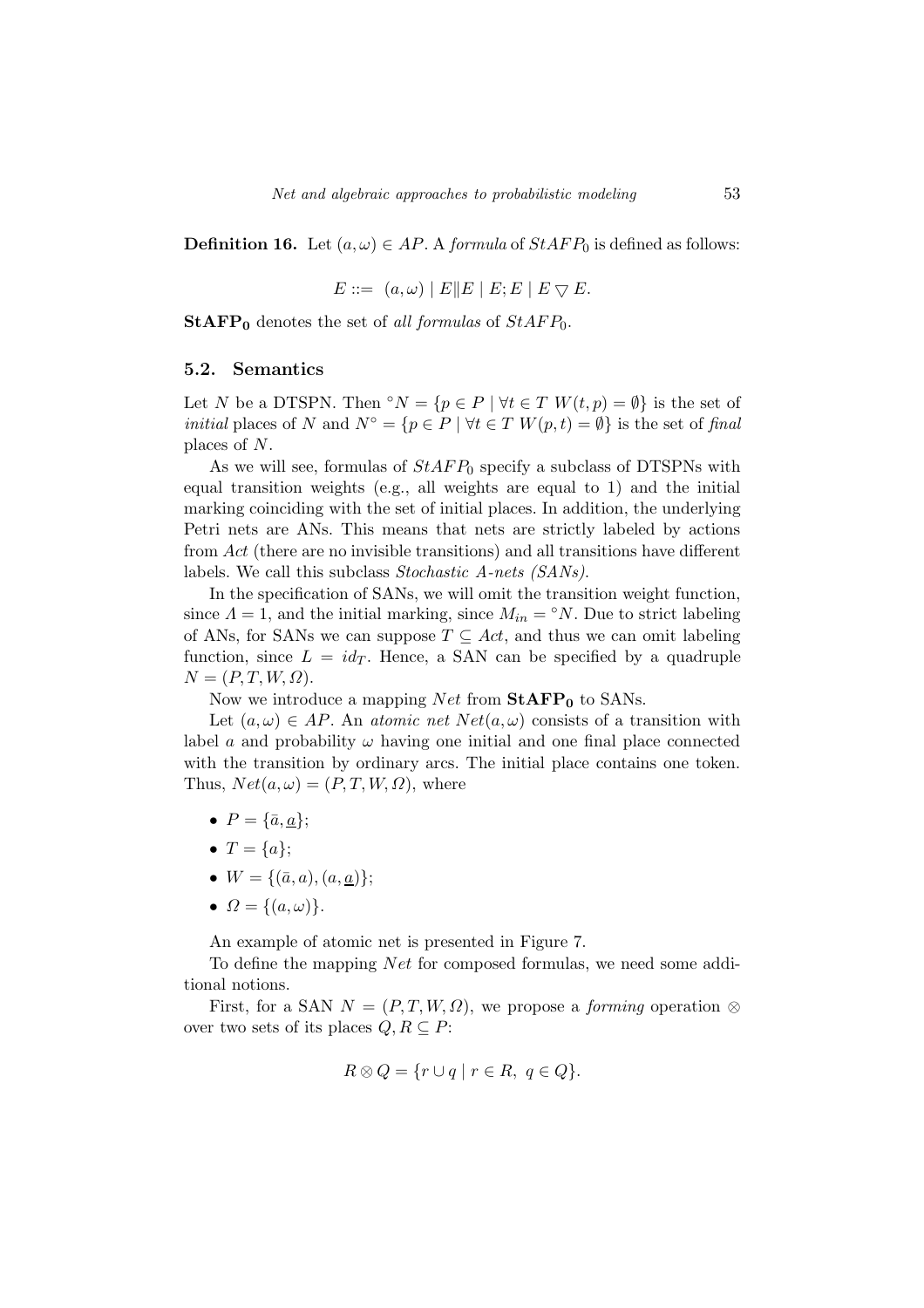

Figure 7. An atomic net

The merging operation  $\mu$  over a SAN  $N = (P, T, W, \Omega)$  merges two sets of its places  $Q, R \subseteq P$ :

$$
\mu(N, R, Q) = (\tilde{P}, T, \tilde{W}, \Omega),
$$

where

\n- \n
$$
\tilde{P} = P \setminus (R \cup Q) \cup (R \otimes Q);
$$
\n
\n- \n
$$
\tilde{W}(p) = \begin{cases} W(p), & p \in \tilde{P} \setminus (R \otimes Q); \\ W(r) \cup W(q), & p = (r \cup q) \in R \otimes Q, \ r \in R, \ q \in Q. \end{cases}
$$
\n
\n

Let  $N = (P, T, W, \Omega)$  and  $N' = (P', T', W', \Omega')$  be two SANs. We define net operations as follows.

**Concurrency**  $N||N' = (P \cup P', T \cup T', W \cup W', \tilde{\Omega})$ , where

$$
\widetilde{\Omega}(a) = \begin{cases}\n\Omega(a), & a \in T \setminus T'; \\
\Omega'(a), & a \in T' \setminus T; \\
\Omega(a) \cdot \Omega'(a), & a \in T \cap T'.\n\end{cases}
$$

Precedence  $N; N' = \mu(N||N', N^{\circ}, \degree N').$ Alternative  $N \nabla N' = \mu(\mu(N|| N', \degree N, \degree N'), N^\circ, N'^\circ).$ 

As one can see, by concurrent composition we synchronize processes containing the same actions. In this case, the probabilities of actions to be merged are multiplied.

We suppose that SANs  $N$  and  $N'$  combined by net operations; and  $\nabla$  do not contain equally named transitions. In the case of formulas, we suppose that  $P$  and  $P'$  combined by corresponding formula operations; and  $\triangledown$  contain no identical actions. In any case, it is always possible to rename the actions and recover the names after applying the operations.

Let  $E, F \in \textbf{StAFP}_0$ . We define the mapping Net as follows:

1.  $Net(E||F) = Net(E)||Net(F);$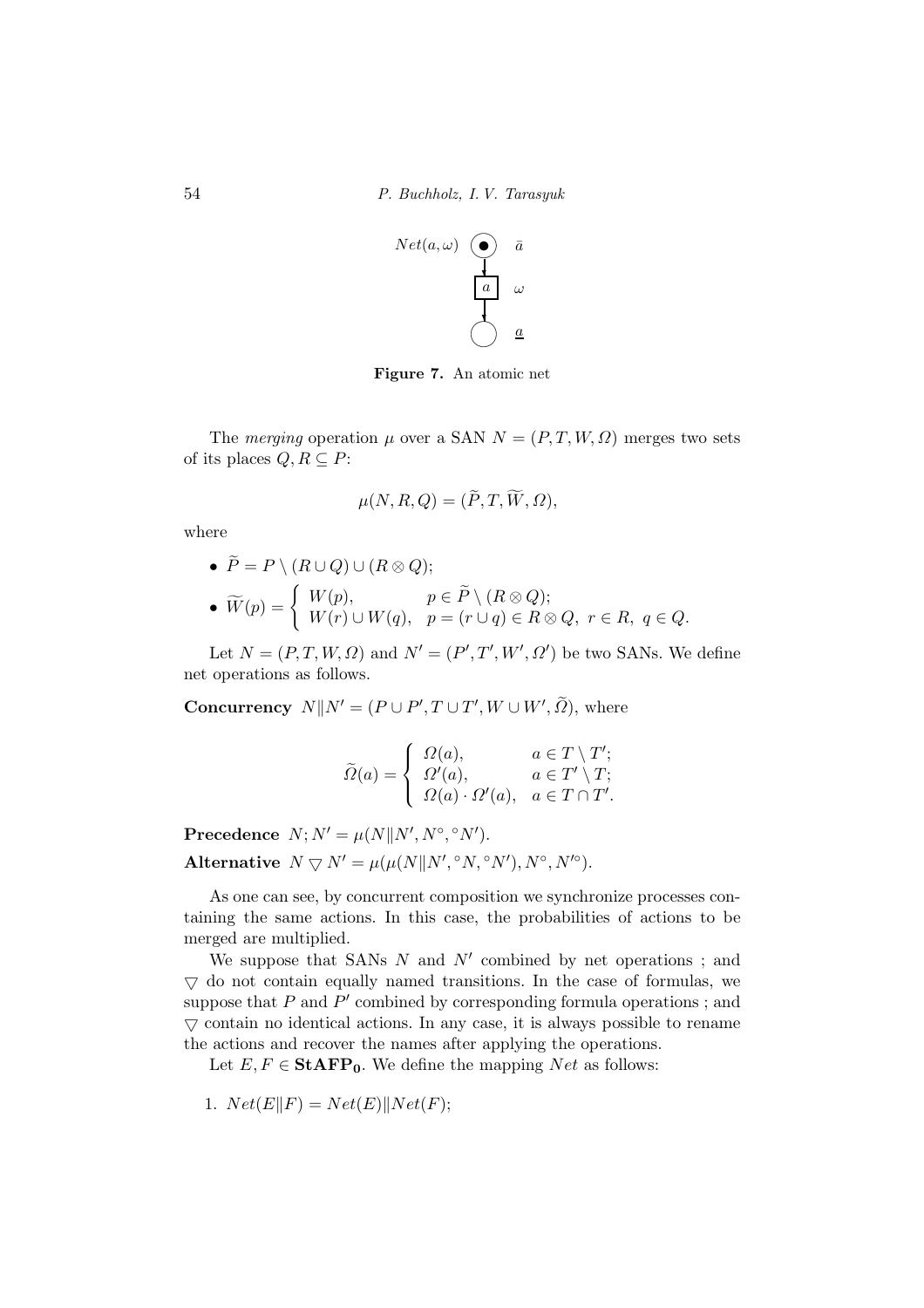| 1. Associativity                                                                            | 3. Distributivity                                                                                      |
|---------------------------------------------------------------------------------------------|--------------------------------------------------------------------------------------------------------|
| 1.1 $E  (F  G) = (E  F)  G$                                                                 | 3.1 $E: (F  G) = (E_1; F)  (E_2; G),$                                                                  |
| 1.2 $E; (F; G) = (E; F); G$                                                                 | $\Phi_E = \Phi_{E_1} = \Phi_{E_2}, \ \Omega_E = \Omega_{E_1} \cdot \Omega_{E_2}$                       |
| 1.3 $E \bigtriangledown (F \bigtriangledown G) = (E \bigtriangledown F) \bigtriangledown G$ | 3.2 $(E  F); G = (E; G_1)  (F; G_2),$                                                                  |
| 2. Commutativity                                                                            | $\Phi_G = \Phi_{G_1} = \Phi_{G_2}, \ \Omega_G = \Omega_{G_1} \cdot \Omega_{G_2}$                       |
| 2.1 $E  F = F  E$                                                                           | 3.3 $E \nabla (F  G) = (E_1 \nabla F)  (E_2 \nabla G),$                                                |
| 2.2 $E \nabla F = F \nabla E$                                                               | $\Phi_E = \Phi_{E_1} = \Phi_{E_2}, \ \Omega_E = \Omega_{E_1} \cdot \Omega_{E_2}$                       |
|                                                                                             | 4. Probability                                                                                         |
|                                                                                             | 4.1 $E = E_1    E_2, \ \Phi_E = \Phi_{E_1} = \Phi_{E_2}, \ \Omega_E = \Omega_{E_1} \cdot \Omega_{E_2}$ |

**Table 1.** The axiom system  $\Theta_{net}$ 

- 2.  $Net(E; F) = Net(E); Net(F);$
- 3.  $Net(E \bigtriangledown F) = Net(E) \bigtriangledown Net(F)$ .

Now we can define an equivalence based on net representation of algebraic formulas.

**Definition 17.** Two formulas  $E, E' \in \text{StAFP}_0$  are net equivalent in  $StAFP_0$ , denoted by  $E =_{net} E'$ , if  $Net(E) \simeq Net(E')$ , where  $\simeq$  is a net isomorphism, i. e., a coincidence of nets up to renaming their places and transitions.

#### 5.3. Axiomatization

Let  $E \in \mathbf{StAFP_0}$ . We can easily extract from E the formula  $\Phi_E \in \mathbf{AFP_0}$ specifying the non-stochastic process. For this, we replace each activity  $(a, \omega)$ contained in E by the action a. We call  $\Phi_E$  the *structure* of E.

We also define an *action probability function*  $\Omega_E$  from the set of actions contained in activities of E to the probability interval  $(0, 1]$ . Let  $(a, \omega_1), \ldots$ ,  $(a, \omega_n)$  are all activities of E with action a. Then  $\Omega_E(a) = \omega_1 \cdots \omega_n$ . This naturally corresponds to the idea that probabilities of synchronized actions are multiplied.

Now, in accordance with equivalence  $=_{net}$ , the axiom system  $\Theta_{net}$  can be introduced. It is represented in Table ??, where  $a \in Act$  and  $E, F, G \in$  $StARP<sub>0</sub>$ .

It is easy to check that the axiom system  $\Theta_{net}$  is sound w.r.t. the equivalence  $=_{net}$ .

A formula  $E \in \text{StAFP}_0$  is a *totally stratified* one iff it has the form  $E = E_1 || \cdots || E_n$ , where  $n \geq 0$  and each  $E_i$   $(1 \leq i \leq n)$  is a primitive formula, i. e., does not contain the concurrency operation  $\parallel$ .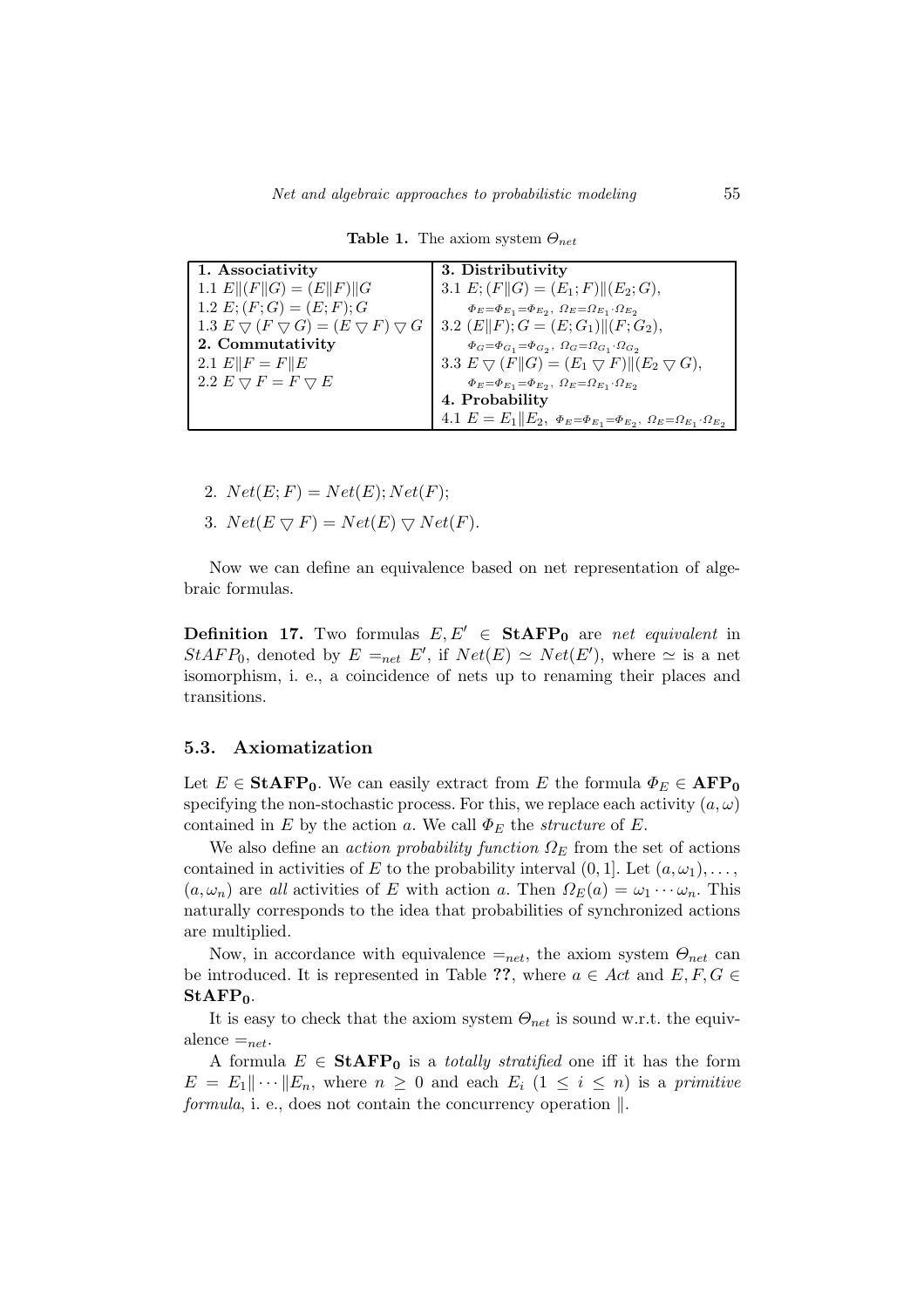**Theorem 3.** Any formula  $E \in \text{StAFP}_0$  can be transformed (with the use of  $\Theta_{net}$ ) into an equivalent (via  $=_{net}$ ) totally stratified one.

**Proof.** Similar to that from [8], since we have no difficulties with probabilities.  $\Box$ 

Thus, we can always find components  $E_1, \ldots E_n$  of a formula E corresponding to concurrently composed subnets. In this case,  $E = E_1 || \cdots || E_n$ and  $\Phi_E = \Phi_{E_1} || \cdots || \Phi_{E_n}, \ \Omega_E = \Omega_{E_1} \cdots \Omega_{E_n}.$ 

## 6. Conclusion

In this paper, we have introduced a new class of Stochastic Petri Nets with labeled transitions and a step semantics for transition firing. For this class of nets, we have proposed several equivalence relations and shown that these equivalences preserve interesting aspects of the system behavior. Equivalence relations can be used to compare different systems and to compute a minimal equivalent representation [4] for a given system. The latter aspect is especially interesting for bisimulation equivalences, for which efficient algorithms have been developed to compute the largest bisimulation for a given net. By representing each equivalence class of this relation by a single marking, we obtain a minimal representation at the state transition level. As a result of comparing the equivalences according to the differentiating power, we obtained a lattice of implications. Thus, we provided a new variant of Stochastic Petri Nets with step semantics, and this naturally corresponds to non-interleaving character of the model. In addition, we have demonstrated application of the equivalences to comparing the stationary behavior of DTSPNs. We have also proposed Stochastic Algebra of Finite Processes  $StAFP_0$  for specification of Stochastic A-nets (SANs). We have presented a sound axiomatization of the net equivalence (an isomorphism of net representations of formulas). These results can be considered as the main contribution of the paper.

A possible continuation of this work can be an attempt to define other bisimulation equivalences in the interleaving and step semantics. For example, branching bisimulation [23] can be considered, as well as the variants of back-forth equivalences defined in [21, 22]. For these equivalences we cannot use observable state graphs, since we may need information of the lower level. For example, to define branching relations, we should respect occurrences of invisible transitions and states where they conflict with the others. Thus, we cannot just abstract of invisible transitions from the very beginning. To propose the notions of back-forth bisimulations, we need information about the path of events which came to the present state. Hence, it is not enough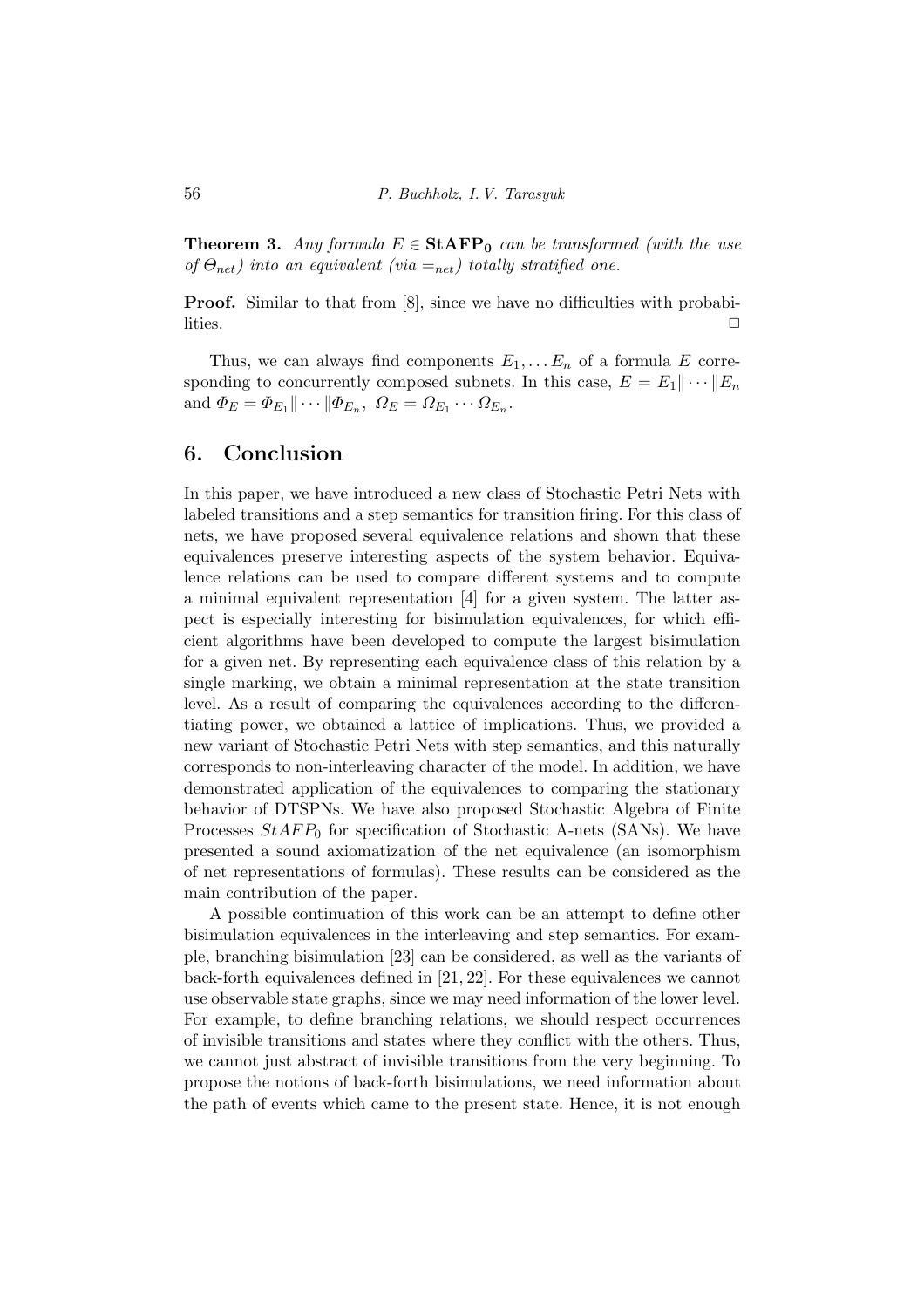even to consider paths of transitions which led from the initial marking to the present one, since the same transitions can happen concurrently or sequentially producing the same marking (in non-safe nets). In such a case, we should have something like processes for stochastic nets and collect events belonging to the paths of such processes.

We may also define true concurrent equivalences for stochastic nets, such as the partial word or pomset equivalences [23, 26]. Step semantics proposed in this paper can be considered as the first attempt to investigate true concurrent semantics for stochastic nets.

We could also enrich our algebraic specifications with ability to describe infinite processes such as the recursion operation. But for this purpose our calculus is too restrictive because of synchronization by names. This means that an action cannot depend on equally named one, which is essential for recursion. A possible decision is to use more flexible calculus to be enriched with stochastic features. We consider Petri Box Calculus (PBC) [2] to be the most appropriate candidate.

### References

- [1] Ajmone-Marsan M., Balbo G., Conte G. A class of generalized stochastic Petri nets for performance evaluation of multiprocessor systems // ACM Transactions on Computer Systems. — 1984. — Vol. 2,  $\mathbb{N}^2$  2. — P. 93-122.
- [2] Best E., Devillers R., Hall J. G. The box calculus: a new causal algebra with multi-label communication // Lect. Notes Comput. Sci. — 1992. — Vol. 609. — P. 21–69.
- [3] Buchholz P. Markovian process algebra: composition and equivalence // Proc.  $2^{nd}$  Work. on Process Algebras and Performance Modelling. — Arbeitsberichte des IMMD. — 1994. — Vol. 27. — P. 11–30.
- [4] Buchholz P. A notion of equivalence for stochastic Petri nets // Lect. Notes Comput. Sci. — 1995. — Vol. 935. — P. 161–180.
- [5] Buchholz P. Iterative decomposition and aggregation of labelled GSPNs // Lect. Notes Comput. Sci. — 1998. — Vol. 1420. — P. 226–245.
- [6] Buchholz P. Exact performance equivalence an equivalence relation for stochastic automata // Theor. Comput. Sci. — 1999. — Vol. 215,  $\mathcal{N}$  1/2. P. 263–287.
- [7] Chiola G., Ajmone-Marsan M., Balbo G., Conte G. Generalized stochastic Petri nets: a definition at the net level and its implications // IEEE Transactions on Software Engineering. — 1993. — Vol 19,  $\mathbb{N}^2$  2. — P. 89–107.
- [8] Cherkasova L. A. Posets with Non-Actions: A Model for Concurrent Nondeterministic Processes. — Sankt Augustin, 1989. — (Arbeitspapiere der GMD / GMD;  $N^2$  403).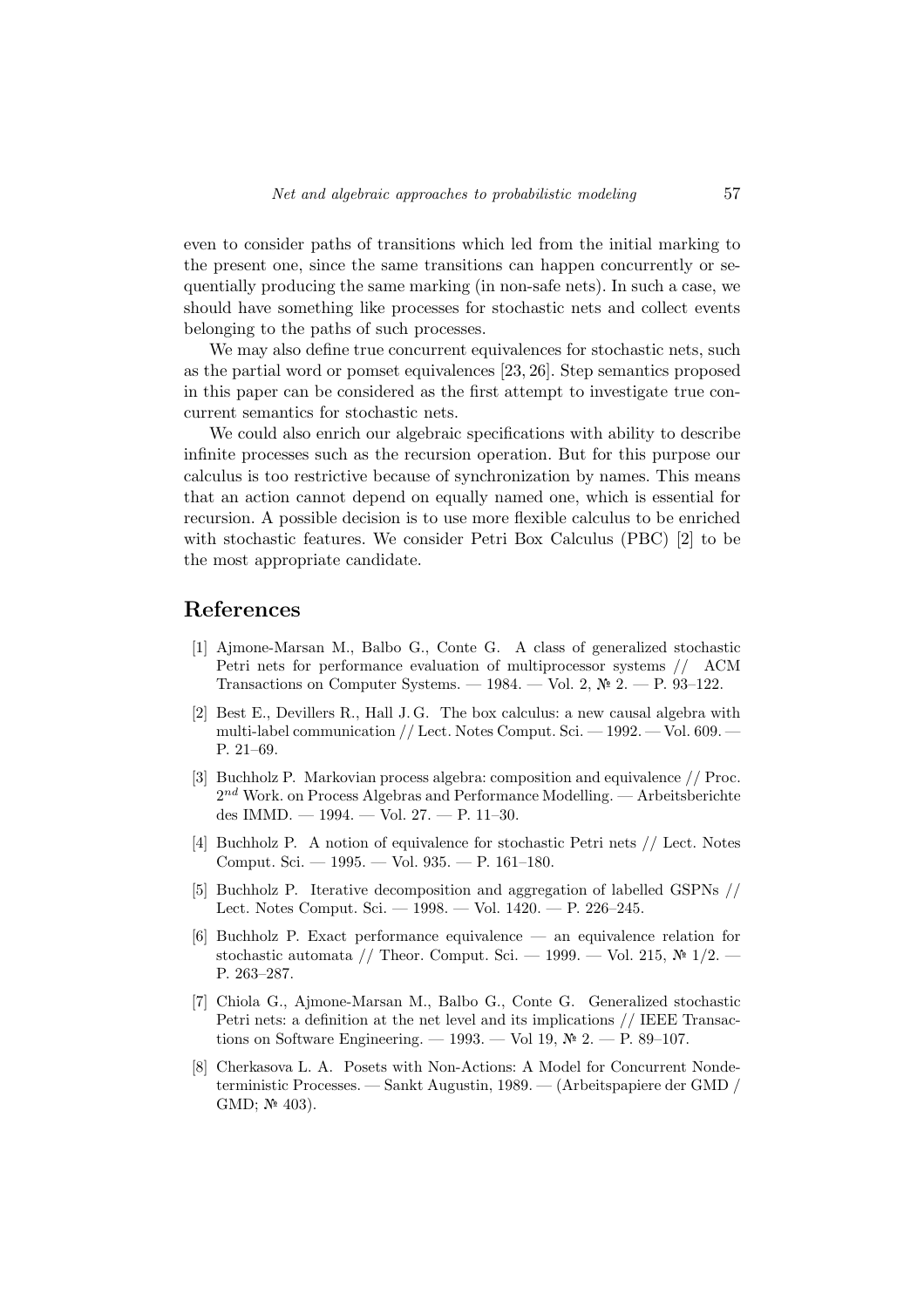- [9] Christoff I. Testing equivalence and fully abstract models of probabilistic processes // Lect. Notes Comput. Sci. — 1990. — Vol. 458. — P. 128–140.
- [10] Cleaveland R., Parrow J., Steffen B. The concurrency workbench: a semantics based tool for the verification of concurrent systems // ACM Transactions on Programming Languages and Systems. — 1993. — Vol. 15,  $\mathcal{N}$  1. — P. 36–72.
- [11] Florin G., Natkin S. Les reseaux de Petri stochastiques // Technique et Science Informatique. — 1985. — Vol. 4,  $\mathbb{N}^2$  1.
- [12] van Glabbeek R. J., Smolka S., Steffen B., Tofts C. Reactive, generative and stratified models for probabilistic processes // LICS'90, Proc. of the 5th Annual IEEE Symp. on Logic in Comput. Sci., Philadelphia. — IEEE Comp. Soc. Press, 1990. — P. 130–141.
- [13] Hermanns H., Rettelbach M. Syntax, semantics, equivalences and axioms for MTIPP  $//$  Proc.  $2^{nd}$  Work. on Process Algebras and Performance Modelling. — Arbeitsberichte des IMMD, 1994. — Vol. 27.
- [14] Hillston J. A Compositional Approach for Performance Modelling: Ph.D. thesis. — University of Edinburgh, Dep. of Comput. Sci., 1994.
- [15] Jou C. C., Smolka S. Equivalences, congruences and complete axiomatizations for probabilistic processes // Lect. Notes Comput. Sci. — 1990. — Vol. 458. — P. 367–383.
- [16] Kotov V. E., Cherkasova L. A. On structural properties of generalized processes // Lect. Notes Comput. Sci. — 1985. — Vol. 188. — P. 288–306.
- [17] Kemeny J. G., Snell J. L. Finite Markov Chains. Springer, 1976.
- [18] Larsen K., Skou A. Bisimulation through probabilistic testing // Information and Computation.  $-1991. -$  Vol. 94.  $-$  P. 1–28.
- [19] Molloy M. Performance analysis using stochastic Petri nets // IEEE Transactions on Software Engineering. — 1982. — Vol. 31,  $\mathbb{N}^2$  9. — P. 913–917.
- [20] Molloy M. Discrete time stochastic Petri nets // IEEE Transactions on Software Engineering. — 1985. — Vol. 11,  $\mathcal{M}$  4. — P. 417-423.
- [21] De Nicola R., Montanari U., Vaandrager F. W. Back and forth bisimulations // Proc. CONCUR'90. — Lect. Notes Comput. Sci. —  $1990.$  — Vol. 458. P. 152–165.
- [22] Pinchinat S. Bisimulations for the Semantics of Reactive Systems: Ph.D. Thesis. — Institut National Politechnique de Grenoble, January 1993 (in French).
- [23] Pomello L., Rozenberg G., Simone C. A survey of equivalence relations for net based systems // Proc. Advances in Petri Nets 1992. — Lect. Notes Comput. Sci. — 1992. — Vol. 609. — P. 410–472.
- [24] Stewart W. J. Introduction to the Numerical Solution of Markov Chains. Princeton University Press, 1994.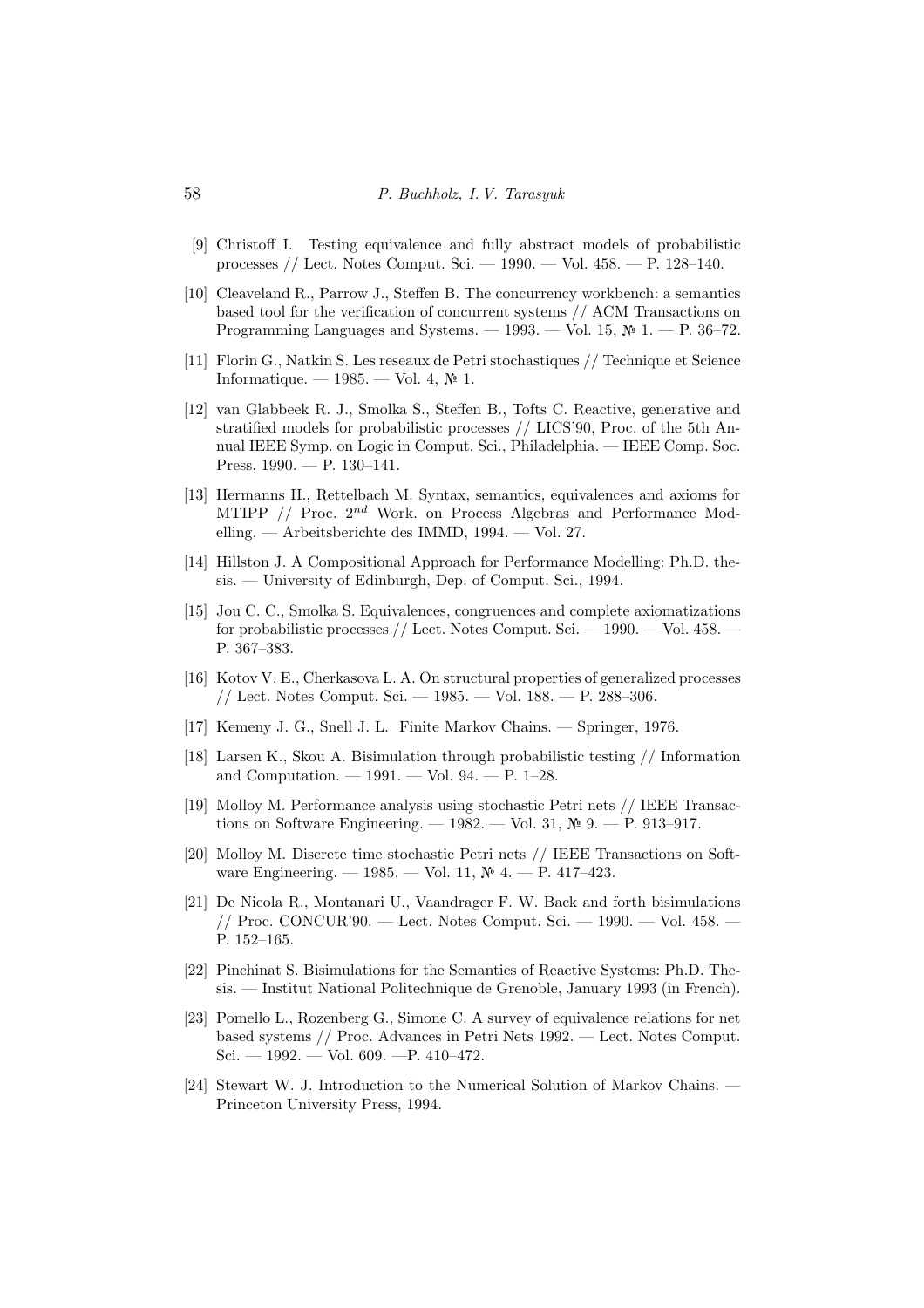- [25] Tarasyuk I. V. Place bisimulation equivalences for design of concurrent and sequential systems // Electronic Notes in Theor. Comput. Sci. — 1998. — Vol.  $18. - 16$  p.
- [26] Vogler W. Modular construction and partial order semantics of Petri nets // Lect. Notes Comput. Sci. — 1992. — Vol. 625.
- [27] Zijal R., Ciardo G., Hommel G. Discrete deterministic and stochastic Petri nets // MMB'97, Aktuelle Probleme der Informatik. — VDE Verlag, 1997. — Band 1.
- [28] Zijal R., German R. A new approach to discrete time stochastic Petri nets // Lect. Notes in Control and Information Sci. — 1994. — Vol. 199. —P. 198–204.

## Appendix A

## Proof of Proposition 1

It is enough to prove it for  $\star = s$ , since  $\star = i$  is a particular case of the previous one with one-element multisets of actions.

Let  $\mathcal{R}: N \rightarrow N'$  and  $(M_1, M_2) \in \mathcal{R}$ . By the definition of step bisimulation, we have  $\forall A \in \mathcal{M}(Act) \ \forall \mathcal{L} \in (RS^*(N) \cup RS^*(N'))/R$ 

$$
M_1 \stackrel{A}{\longrightarrow}_\mathcal{Q} \tilde{\mathcal{L}} \Leftrightarrow M_2 \stackrel{A}{\longrightarrow}_\mathcal{Q} \tilde{\mathcal{L}}.
$$

Let  $\mathcal{L} = [M_1]_{\mathcal{R}} = [M_2]_{\mathcal{R}}$ . Then we can rewrite the above identity as

$$
\mathcal{L} \stackrel{A}{\longrightarrow}_\mathcal{Q} \widetilde{\mathcal{L}},
$$

since for all markings from the equivalence class  $\mathcal L$  their probabilities of moving into  $\tilde{\mathcal{L}}$  as a result of occurrence of the multiset of actions A coincide (they are equal to  $\mathcal{Q}$ ).

Let  $(A_1 \cdots A_n, \mathcal{P}) \in StepTrace(N)$ . Taking into account the previous identity and  $\mathcal{R}: N \rightarrow S N'$ , we have

$$
M_{in} \xrightarrow{A_1} \mathcal{Q}_1 \mathcal{L}_1 \xrightarrow{A_2} \mathcal{Q}_2 \cdots \xrightarrow{A_n} \mathcal{Q}_n \mathcal{L}_n \Leftrightarrow M'_{in} \xrightarrow{A_1} \mathcal{Q}_1 \mathcal{L}_1 \xrightarrow{A_2} \mathcal{Q}_2 \cdots \xrightarrow{A_n} \mathcal{Q}_n \mathcal{L}_n.
$$

Let us also note that, starting from markings of  $N(N')$  to some set of markings  $\mathcal{L} \subseteq (RS^*(N) \cup RS^*(N'))$ , we can reach only markings of the same net, since observable state graphs of two nets do not communicate.

Now we intend to show that the sum of probabilities of all paths going through markings from  $\mathcal{L}_1, \ldots, \mathcal{L}_n$  coincides with the product of  $\mathcal{Q}_1, \ldots, \mathcal{Q}_n$ , which is essentially the probability of the path going through  $\mathcal{L}_1, \ldots, \mathcal{L}_n$  in  $RG^*(N)/_{\mathcal{R}}$ .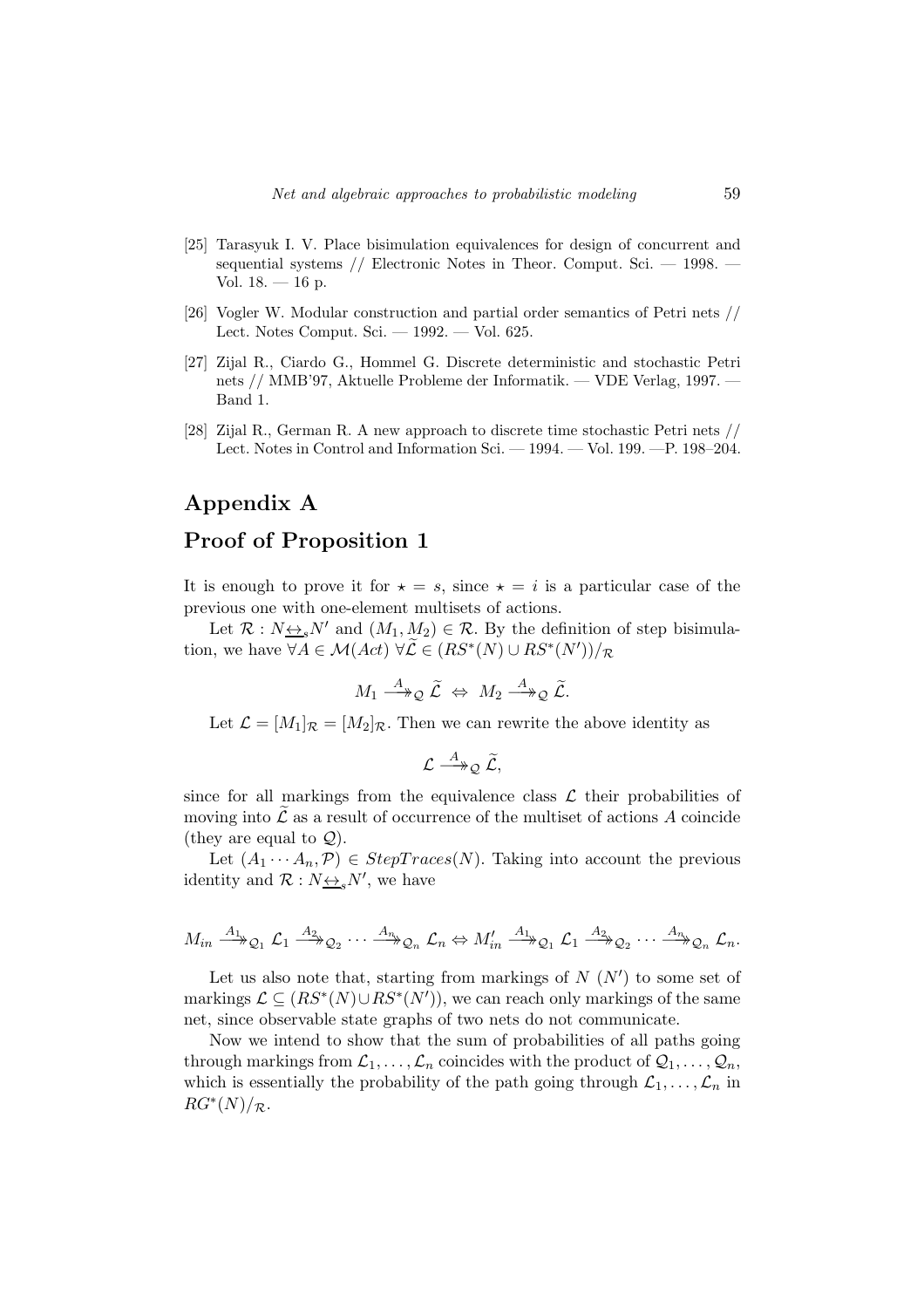**Lemma 1.** For DTSPN N and all  $n$   $(1 \leq n \leq |RG^*(N)/_{\mathcal{R}}|)$  the following holds:

$$
\sum_{\{M_1 \in \mathcal{L}_1, \dots, M_n \in \mathcal{L}_n | M_{in} \stackrel{A_1}{\longrightarrow}_{\mathcal{P}_1} M_1 \stackrel{A_2}{\longrightarrow}_{\mathcal{P}_2} \dots \stackrel{A_n}{\longrightarrow}_{\mathcal{P}_n} M_n\}} \prod_{i=1}^n \mathcal{P}_i = \prod_{i=1}^n \mathcal{Q}_i.
$$

**Proof.** We will prove it by induction on  $n$ .

•  $n = 1$ . We should prove that

$$
\sum_{\{M_1 \in \mathcal{L}_1 | M_{in} \stackrel{A_1}{\longrightarrow} \mathcal{P}_1 M_1\}} \mathcal{P}_1 = \mathcal{Q}_1.
$$

This follows from the definition of the transition relation between markings and sets of markings.

•  $n \to n+1$ . By induction hypothesis, we have the following equality:

$$
\sum_{\{M_1\in \mathcal{L}_1,\ldots,M_n\in \mathcal{L}_n|M_{in}\frac{A_1}{\longrightarrow}\wp_1M_1\frac{A_2}{\longrightarrow}\wp_2\ldots\frac{A_n}{\longrightarrow}\wp_nM_n\}}\prod_{i=1}^n\mathcal{P}_i=\prod_{i=1}^n\mathcal{Q}_i.
$$

In addition, we have

$$
\sum_{\{M_{n+1}\in \mathcal{L}_{n+1}|M_n\stackrel{A_{n+1}}{\longrightarrow} p_{n+1}M_{n+1}\}}\mathcal{P}_{n+1}=\mathcal{Q}_{n+1},
$$

again by the definition of the transition relation between markings and sets of markings. Let us note that the above sum does not depend on particular  $M_n \in \mathcal{L}_n$ , i. e., it is the same for all paths of  $SG^*(N)$ starting at  $M_{in}$  and going through  $\mathcal{L}_1, \ldots, \mathcal{L}_n$ .

As a result of multiplying the left and the right part of the two above equalities, we obtain

$$
\left(\sum_{\{M_1\in\mathcal{L}_1,\dots,M_n\in\mathcal{L}_n|M_{in}\overset{A_1}{\longrightarrow}_{\mathcal{P}_1}M_1\overset{A_2}{\longrightarrow}_{\mathcal{P}_2}\dots\overset{A_n}{\longrightarrow}_{\mathcal{P}_n}M_n\}}\prod_{i=1}^n\mathcal{P}_i\right).
$$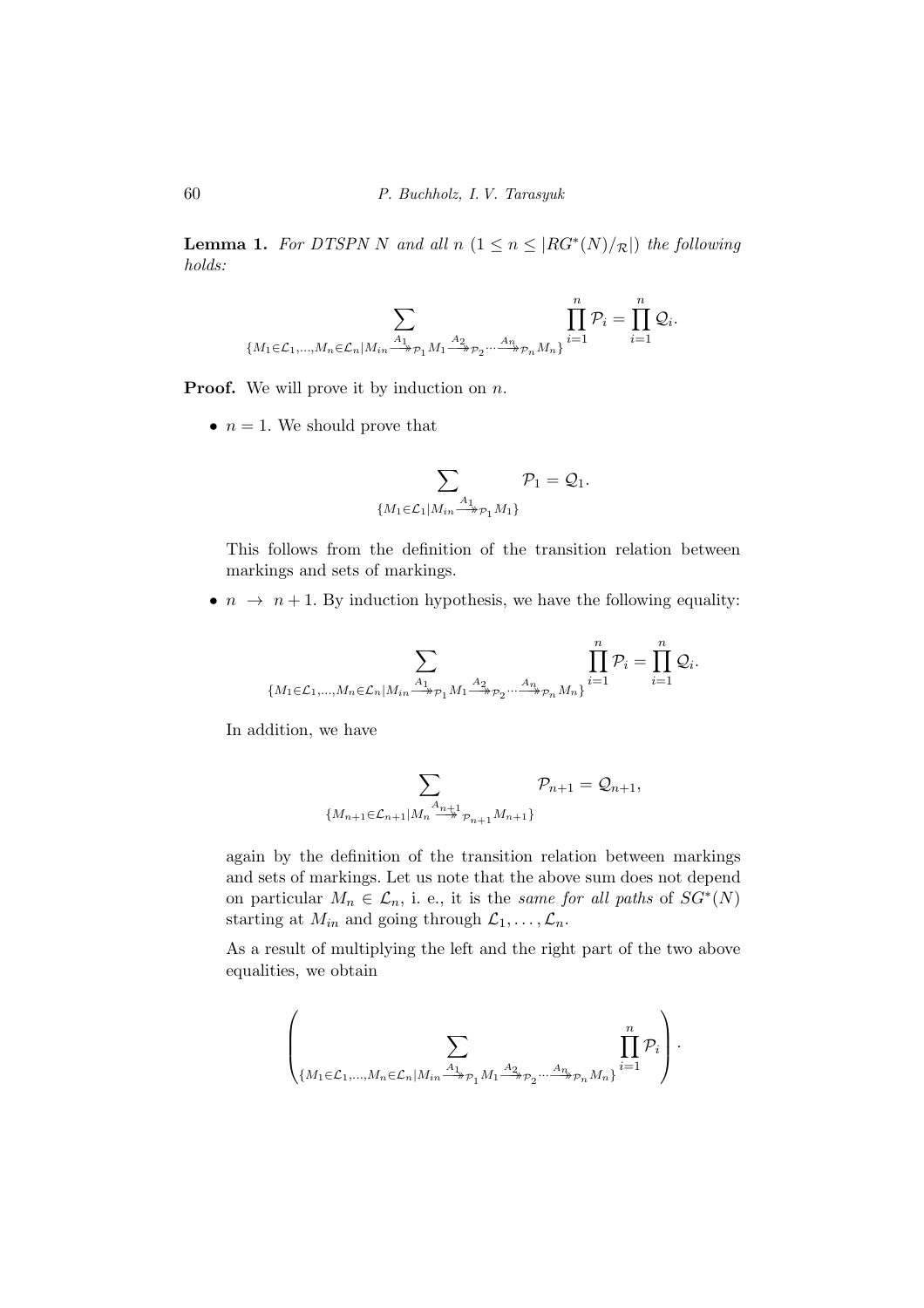Net and algebraic approaches to probabilistic modeling 61

$$
\sum_{\{M_{n+1}\in \mathcal{L}_{n+1}|M_n\stackrel{A_{n+1}}{\longrightarrow} p_{n+1}M_{n+1}\}} \mathcal{P}_{n+1} = \left(\prod_{i=1}^n \mathcal{Q}_i\right) \cdot \mathcal{Q}_{n+1}.
$$

By distributivity and with the use of the above note on independence of the sum of current probabilities from the concrete marking  $M_n$ , we conclude that

$$
\sum_{\{M_1\in \mathcal{L}_1,\ldots,M_{n+1}\in \mathcal{L}_{n+1}|M_{in}\xrightarrow{A_1} p_1 M_1\xrightarrow{A_2} p_2\ldots\xrightarrow{A_{n+1}} p_{n+1}M_{n+1}\}}\prod_{i=1}^{n+1}\mathcal{P}_i=\prod_{i=1}^{n+1}\mathcal{Q}_i.
$$

This ends the proof of the lemma.

$$
\qquad \qquad \Box
$$

Let us note that the result of this lemma can also be applied to  $N'$ .

Now we only need to note that summation over all equivalence classes is the same as summation over all markings, i. e.,

$$
\sum_{\{M_1,\ldots,M_n|M_{in}\overset{A_1}{\longrightarrow}_{\mathcal{P}_1}M_1\overset{A_2}{\longrightarrow}_{\mathcal{P}_2}\ldots\overset{A_n}{\longrightarrow}_{\mathcal{P}_n}M_n\}}\prod_{i=1}^n\mathcal{P}_i=\\ \sum_{\{\mathcal{L}_1,\ldots,\mathcal{L}_n|M_{in}\overset{A_1}{\longrightarrow}_{\mathcal{Q}_1}\mathcal{L}_1\overset{A_2}{\longrightarrow}_{\mathcal{Q}_2}\ldots\overset{A_n}{\longrightarrow}_{\mathcal{Q}_n}\mathcal{L}_n\}}\prod_{i=1}^n\mathcal{Q}_i=\\ \\ \sum_{\{\mathcal{L}_1,\ldots,\mathcal{L}_n|M'_{in}\overset{A_1}{\longrightarrow}_{\mathcal{Q}_1}\mathcal{L}_1\overset{A_2}{\longrightarrow}_{\mathcal{Q}_2}\ldots\overset{A_n}{\longrightarrow}_{\mathcal{Q}_n}\mathcal{L}_n\}}\prod_{i=1}^n\mathcal{Q}_i=\\ \\ \\ \sum_{\{M'_1,\ldots,M'_n|M'_{in}\overset{A_1}{\longrightarrow}_{\mathcal{P}'_1}M'_1\overset{A_2}{\longrightarrow}_{\mathcal{P}'_2}\ldots\overset{A_n}{\longrightarrow}_{\mathcal{P}'_n}M'_n\}}\prod_{i=1}^n\mathcal{P}'_i.
$$

Hence,  $(A_1 \cdots A_n, \mathcal{P}) \in StepTrace(N')$ , and we obtain  $StepTrace(N)$  $\subseteq StepTrace(N')$ . The reverse inclusion is proved by symmetry.  $\Box$ 

# Appendix B Proof of Proposition 2

As before, it is enough to prove that  $StepTrace(N) \subseteq StepTrace(N')$ .

Let  $\mathcal{R}: N_{\frac{\langle A \rangle}{\langle B \rangle}}N'$ . We prove the inclusion by induction on the length of traces.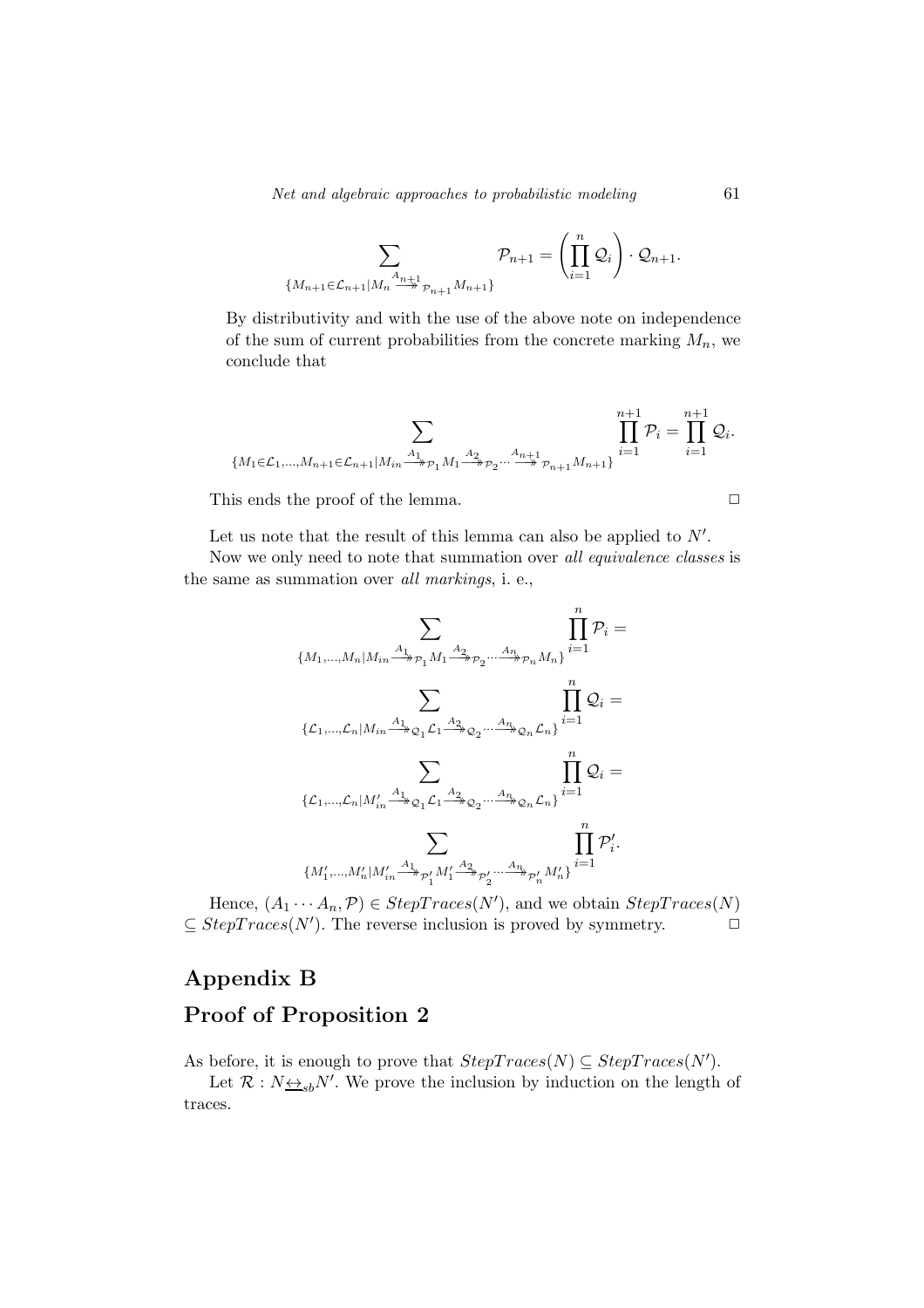•  $n = 1$ . Since the initial markings are the only markings in their equivalence class, we have  $\forall A \in \mathcal{M}(Act) \ \forall \mathcal{L} \in RS^*(N)/_{\mathcal{R}}$ 

$$
M_{in} \stackrel{A}{\longrightarrow}_{\mathcal{Q}} \mathcal{L} \Leftrightarrow M'_{in} \stackrel{A}{\longrightarrow}_{\mathcal{Q}} \mathcal{L}.
$$

However, in this case  $\mathcal{Q}$  is exactly the probability of observing A in the first step or the probability of the trace A. Furthermore, let  $ps^*[A, M]$ be the probability of being at the marking  $M$  after observing  $A$  from  $M_{in}$ . Then  $\forall \mathcal{L} \in RS^*(N)/_{\mathcal{R}}$  the following relation holds (see [6]):

$$
ps^*[A, \mathcal{L} \cap RS^*(N)] = \sum_{M \in \mathcal{L} \cap RS^*(N)} ps^*[A, M] =
$$
  

$$
\sum_{M' \in \mathcal{L} \cap RS^*(N')} ps^*[A, M'] = ps^*[A, \mathcal{L} \cap RS^*(N')].
$$

In addition,  $ps^*[A, M_1] = ps^*[A, M_2]$  for  $M_1, M_2 \in \mathcal{L} \cap RS^*(N)$  and  $ps^*[A, M_1'] = ps^*[A, M_2']$  for  $M_1', M_2' \in \mathcal{L} \cap RS^*(N')$ . So, the equalities hold for any two markings of the same net such that they are from the same equivalence class.

Consequently, we have  $ps^*[A, M] = ps^*[A, \mathcal{L}]/[\mathcal{L} \cap RS^*(N)]$  for  $M \in$  $RS^*(N)$  and  $ps^*[A, M'] = ps^*[A, \mathcal{L}] / [\mathcal{L} \cap RS^*(N')]$  for  $M' \in RS^*(N')$ .

•  $n \to n+1$ . Assume that the above relations are proved for all traces of length n. Let  $A_1 \cdots A_n$  be the trace of length n and let  $A_{n+1}$  be the multiset of actions observed in the step  $n + 1$ . The probability of observing  $A_{n+1}$  in N equals

$$
\sum_{M \in RS^*(N)} ps^*[A_1 \cdots A_n, M] \cdot \sum_{\widetilde{M} \in RS^*(N)} PS^*[A_{n+1}, M, \widetilde{M}].
$$

Due to equality of probabilities in an equivalence class, this probability can be rewritten as

$$
\sum_{\mathcal{L},\mathcal{K}} \frac{ps^*[A_1\cdots A_n,\mathcal{L}\cap RS^*(N)]PS^*[A_{n+1},\mathcal{L}\cap RS^*(N),\mathcal{K}\cap RS^*(N)]}{|\mathcal{L}\cap RS^*(N)|},
$$

where the summation ranges over all  $\mathcal{L}, \mathcal{K} \in (RS^*(N) \cup RS^*(N'))/R$ . By definition, this is equal to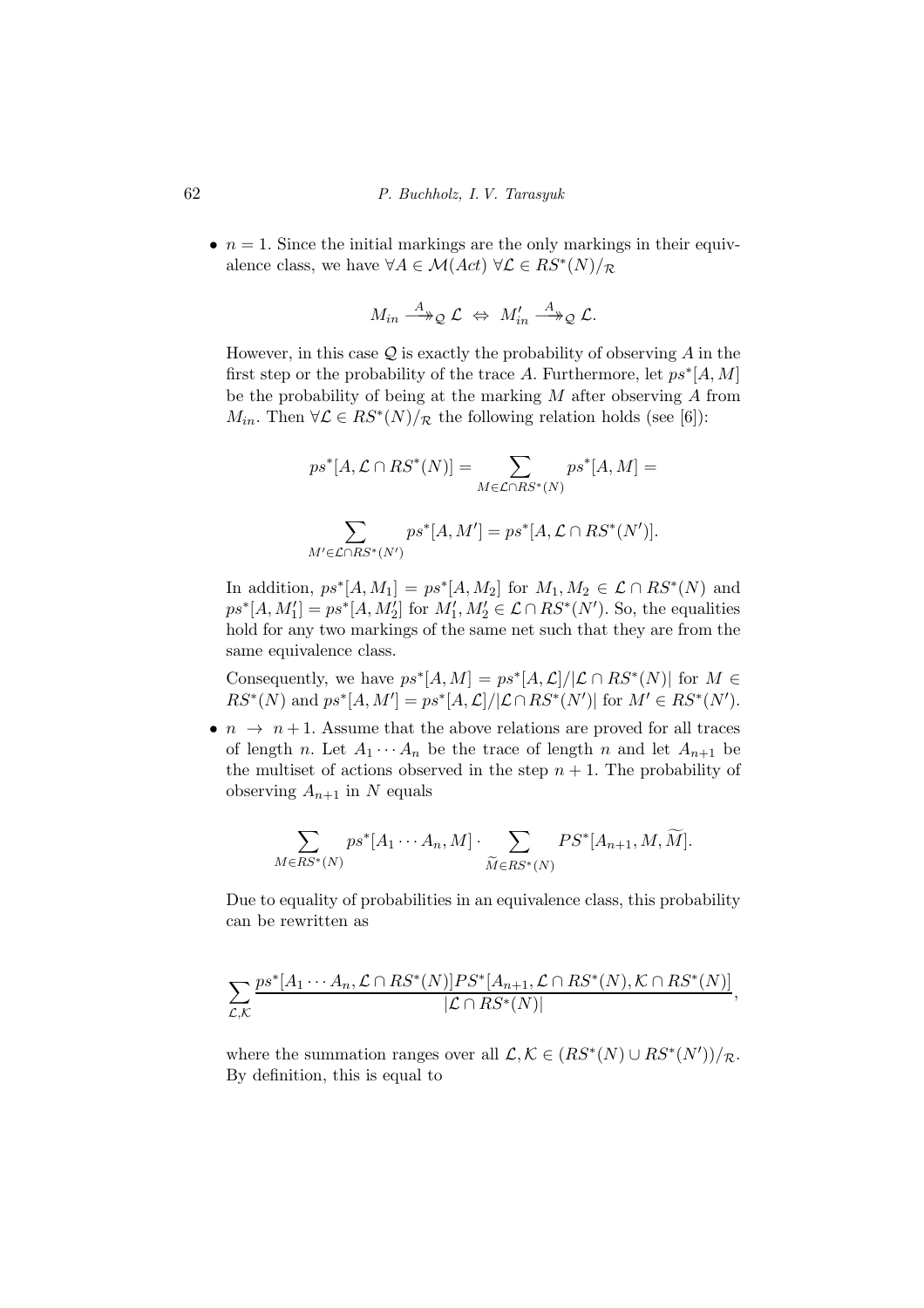Net and algebraic approaches to probabilistic modeling 63

$$
\sum_{\mathcal{L},\mathcal{K}} \frac{ps^*[A_1\cdots A_n,\mathcal{L}\cap RS^*(N')]PS^*[A_{n+1},\mathcal{L}\cap RS^*(N'),\mathcal{K}\cap RS^*(N')]}{|\mathcal{L}\cap RS^*(N')|},
$$

which is the probability of observing  $A_{n+1}$  in N'. The probabilities of being in  $M \in \mathcal{K} \in RS^*(N)/_{\mathcal{R}}$  after observing  $A_{n+1}$  are computed as

$$
ps^*[A_1 \cdots A_n, M] = \sum_{\mathcal{L}} \frac{ps^*[A_1 \cdots A_n, \mathcal{L} \cap RS^*(N)]}{|\mathcal{L} \cap RS^*(N)|}.
$$

$$
\frac{PS^*[A_{n+1}, \mathcal{L} \cap RS^*(N), \mathcal{K} \cap RS^*(N)]}{|\mathcal{K} \cap RS^*(N)|},
$$

which is the same for all  $M \in \mathcal{K} \in RS^*(N)/\mathcal{R}$ . Since the above relation holds both for  $N$  and  $N'$ , it is easy to show that also

$$
ps^*[A_1 \cdots A_n, \mathcal{L} \cap RS^*(N)] = ps^*[A_1 \cdots A_n, \mathcal{L} \cap RS^*(N')]
$$

holds for all  $\mathcal{L} \in (RS^*(N) \cup RS^*(N'))/\mathcal{R}$ , which completes the induction step.  $\Box$ 

## Appendix C

 $\mathcal{L}$ 

 $\mathcal{K}$ 

 $M' \in \mathcal{L} \cap RS^*(N')$ 

## Proof of Theorem 2

We prove the theorem for backward bisimulation equivalence by induction on the length  $n$  of a trace. The proof for forward bisimulation equivalence is similar.

•  $n = 1$ . The following relations hold for the probability of observing  $A_1$ in the steady state:

$$
\sum_{\mathcal{L}} \sum_{\mathcal{K}} \sum_{M \in \mathcal{L} \cap RS^*(N)} ps^*(M) \sum_{\widetilde{M} \in \mathcal{K} \cap RS^*(N)} PS^*[A_1, M, \widetilde{M}] =
$$
  

$$
\sum_{\mathcal{L}} ps^*(\mathcal{L}) \sum_{\mathcal{K}} PS^*[A_1, \mathcal{L}, \mathcal{K}] =
$$
  

$$
\sum \sum_{\mathcal{L}} \sum_{\mathcal{D}S^*(M')} ps^*(M') \sum_{\mathcal{L}} PS^*[A_1, M', \widetilde{M}'], \text{ where}
$$

 $M' \in \mathcal{K} \cap RS^*(N')$